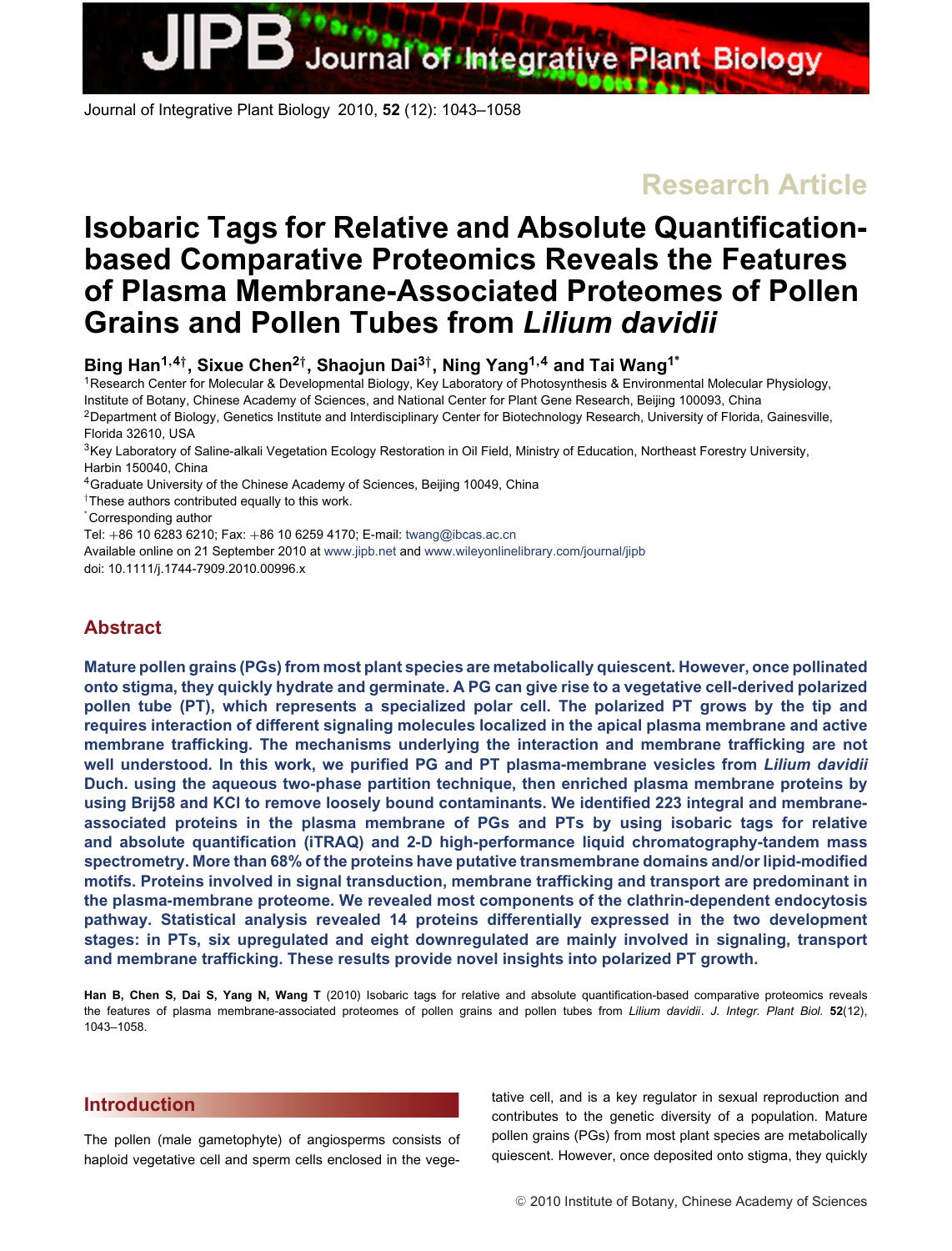hydrate, germinate and give rise to vegetative cell-derived polarized pollen tubes (PTs). The PTs communicate with the pistil and grow directionally to deliver sperm cells into the embryo sac to initiate double fertilization.

Polarity is essential for generating diverse cell functions throughout development. The PT represents a specialized polarized cell, and it grows at a fast rate by the tip. For example, the lily PTs grow at an average of 200–300 nm/s *in vitro*, which exceeds that of neurite outgrowth in culture [\(Hepler et al. 2001\)](#page-14-0). Compared with other plant cell systems commonly used, PT is a good model for the study of polar growth, because *in vitro*-cultured PTs maintain their natural polarity and grow synchronously and uniformly [\(Yang 2008\)](#page-15-0). Therefore, the PT has been considered a unique model system for studying the establishment and maintenance of cell polarity, cell differentiation and cell-to-cell interaction [\(Hepler et al. 2001;](#page-14-0) [Cheung and Wu 2008;](#page-13-0) [Yang 2008\)](#page-15-0).

Previous studies have revealed that Rho-related small guanosine-5'-triphosphatase (GTPase) from plants (ROP) plays a central role in polarized PT growth [\(Yang 2008\)](#page-15-0). Apical plasma membrane (PM)-localized ROP regulates the tip-focused calcium gradient and apical F-actin (fragment actin filament) in the tip cytoplasm, which are required for targeting and fusing exocytosis-mediated vesicles to a defined tip PM domain established during germination [\(Krichevsky et al. 2007\)](#page-14-1). Several other signal molecules, such as calcium sensors and receptor-like kinases, are implicated in the regulation of polarized PT growth, possibly by affecting ROP activity [\(Kaothien](#page-14-2) [et al. 2005;](#page-14-2) [Cole and Fowler 2006;](#page-13-1) [Yoon et al. 2006;](#page-15-1) [Zhang and](#page-15-2) [McCormick 2007\)](#page-15-2). Functions of these signal molecules depend on their localization in the tip PM. Loss of tip PM localization or lateral spread to a subapical region leads to severe depolarization [\(Yoon et al. 2006\)](#page-15-1). The mechanisms regulating these signal molecules to a defined PM domain are largely unknown [\(Cole](#page-13-1) [and Fowler 2006\)](#page-13-1), although several studies have indicated that effectors of ROPs, such as RopGAP1 [\(Yang 2008\)](#page-15-0) and RhoGDI [\(Klahre et al. 2006\)](#page-14-3), are required for the apical PM localization of ROPs. Cytological studies suggested endocytosis as being crucial for PT growth by recycling membrane materials and taking in extracellular matrix components [\(Picton and Steer](#page-14-4) [1983;](#page-14-4) [Cheung and Wu 2008\)](#page-13-0). In animal cells, endocytosis plays a central role in signal transduction by regulating the polarized contribution of signal molecules in PM [\(Liberali et al.](#page-14-5) [2008\)](#page-14-5). In PTs, the pathway seems to be involved in establishing and maintaining the asymmetric distribution of several proteins such as channel proteins and GTPases [\(Picton and Steer](#page-14-4) [1983;](#page-14-4) [Cheung and Wu 2008\)](#page-13-0). However, the precise roles of endocytosis in polarized PT growth are unknown, mainly because the identities of the pathways have yet to be defined.

The PM provides a selectively permeable barrier between the cell and its surroundings and has diversified biochemical and biological functions such as signal transduction, ion and metabolite transport, membrane trafficking, cell proliferation and death, and cell-to-cell interaction. Because the PM is a crucial site for polarized PT growth, proteomic analysis of the pollen PM can provide detailed information about its protein components and shed novel insights into the function of PM in PT growth. In recent years, proteomic analyses of pollen, some at the subcellular level [\(Honys et al. 2009;](#page-14-6) [Pertl et al. 2009\)](#page-14-7), have been carried out on the basis of 2-D gel electrophoresis and mass spectrometry [\(Kerim et al. 2003;](#page-14-8) [Fernando 2005;](#page-13-2) [Holmes-Davis et al. 2005;](#page-14-9) [Noir et al. 2005;](#page-14-10) Dai et al. 2006, 2007;; [Sheoran et al. 2007;](#page-15-3) [Honys et al. 2009;](#page-14-6) [Zou et al. 2009\)](#page-15-4) or the "shotgun" system [\(Grobei et al. 2009;](#page-13-3) [Pertl et al. 2009\)](#page-14-7). However, to our knowledge, specific research on pollen PM has not been reported.

In the present study, we aimed to define the protein composition of the PM of PGs and PTs from *Lilium davidii* Duch., as well as the quantitative differences between the 2 PM proteomes to identify potential components in PM that are associated with polarized PT growth. We obtained highly enriched PM vesicles by aqueous polymer two-phase partitioning and used isobaric tags for relative and absolute quantitation (iTRAQ) tagging, as well as 2-D high-performance liquid chromatography-tandem mass spectrometry (LC-MS/MS) to identify proteins in the lily PG and PT PM and determine the difference in protein expression between the PM proteomes.

#### **[Results](/app/teTeX/techbooks/blackwell/jipb/Head.eps)**

#### **Isolation of PM from lily pollen**

We isolated raw PM vesicles (RPMs) from *L. davidii* Duch. PGs and PTs from uniformly germinated PGs (**[Figure 1](#page-2-0)**) and then treated RPMs with Brij 58 and KCl, which turns cytoplasmicside-in vesicles into inside-out vesicles to remove proteins enclosed in the vesicles and/or unspecifically bound to the PM [\(Johansson et al. 1995;](#page-14-11) [Alexandersson et al. 2004\)](#page-13-4). Approximately 50% of proteins from RPMs were removed on comparing protein concentrations of RPMs and purified PM vesicles (PPMs). We examined the quality of the PPMs by western blot analysis with antibodies against marker proteins of different subcellular compartments, including P-type H+ adenosine tri-phosphatase (ATPase) (VHA) in PM, OsRad21- 3 in nuclei, COXII in mitochondria, V-ATPase in vacuoles, catalase in peroxisome, and cFBPase in cytoplasm (**[Figure 2](#page-2-1)**). VHA was detected only in RPM and PPM fractions, with the PM marker protein greatly enriched in the PPM fraction. Antibodies against OsRad21-3, COXII, V-ATPase and catalase detected signals in the entire cell lysate and microsome fractions but not in RPM or PPM. The antibody against cFBPase detected a signal only in the entire cell lysate. Therefore, the PM isolation method we used can effectively enrich the PM proteins and remove contaminants.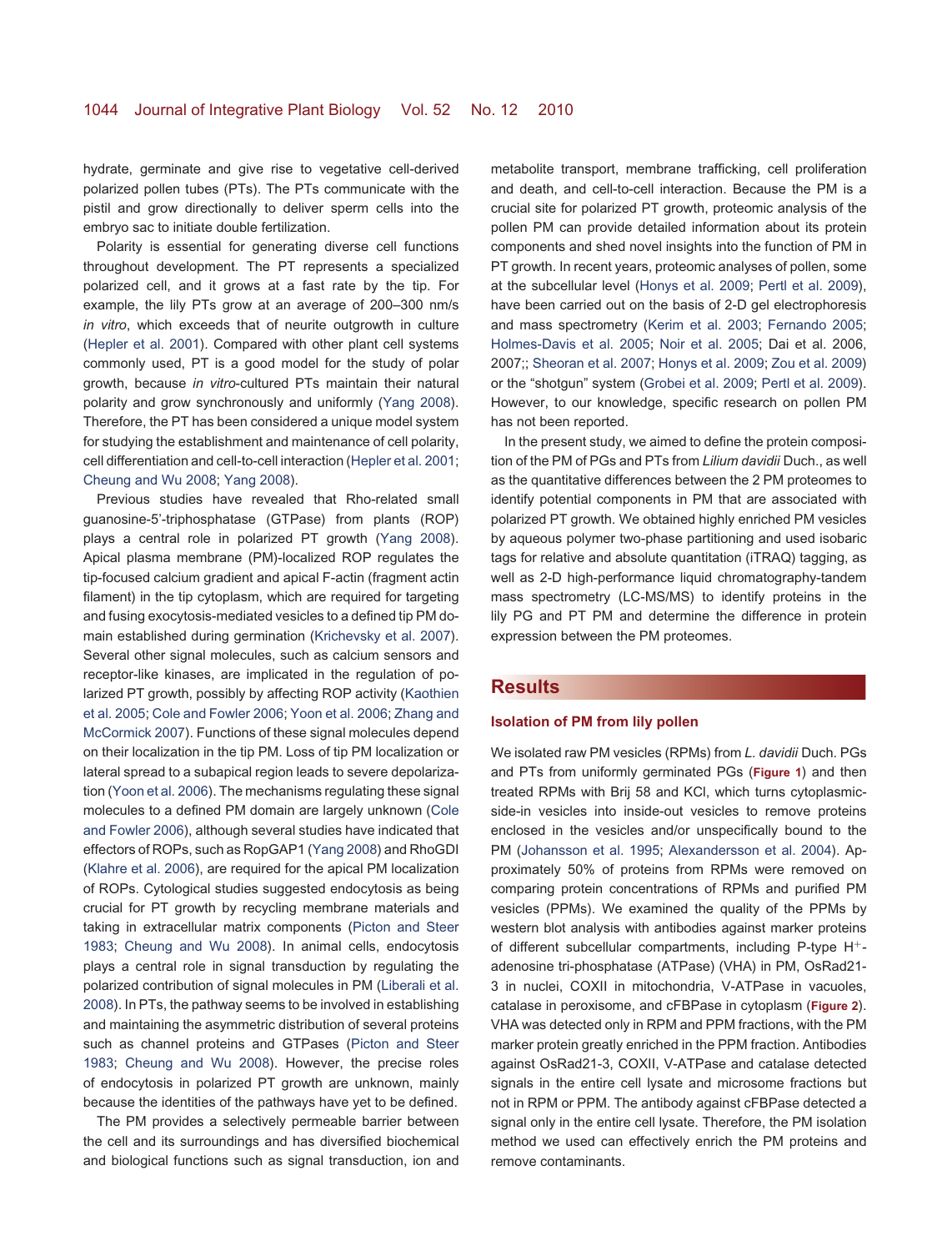

**Figure 1. Cytological characteristics of pollen grains and pollen tubes from** *Lilium davidii* **Duch.**

- <span id="page-2-0"></span>**(A)** Mature pollen grains.
- (**B)** Germinated pollen grains and pollen tubes.
- (C) A representative pollen tube. Scale bar =  $50 \mu m$  in A to C.



#### <span id="page-2-1"></span>**Figure 2. Immunoblot analysis of the purified plasma membrane.**

Proteins from the entire cell lysate (EC), microsomes (MSs), raw plasma membrane vesicles (RPM), and purified plasma membrane vesicles (PPM) prepared from pollen grains (PGs) and pollen tubes (PTs) were separated on 12.5% sodium dodecyl sulfate-polyacrylamide gel electrophoresis (SDS-PAGE), and immunodetected with rabbit polyclonal antibodies against P-type ATPase (VHA; PM marker), OsRad21- 3 (nucleus marker), COXII (mitochondrial marker), V-ATPase subunit E (vacuole marker), catalase (peroxisome marker), and cFBPase (cytosolic marker). Five microgram proteins were loaded in each lane.

#### **Protein identification**

The PM proteome is relatively complex and dynamic; thus, direct application of LC-MS/MS for identification of PM proteins would lead to low efficiency. Prefractionated samples combined with subsequent LC-MS/MS can achieve higher efficiency in identifying PM proteins [\(Morel et al. 2006\)](#page-14-12). Here, we fractionated the iTRAQ-labeled PM peptide mixtures by strong cation-exchange (SCX) chromatography into 12 fractions to reduce the sample complexity (Figure S1). Each fraction was then analyzed on nanoflow reverse-phase high-performance LC coupled with nanospray quadruple time-of-flight MS. Altogether, we identified 360 unique proteins in the PG and PT

PM samples (Table S1). For proteins with a single peptide (94 proteins), the MS/MS spectrum of the peptide was manually inspected and carefully identified (Figure S2). Searching against a concatenated database allowed for the calculation of false discovery rates of 4% at the protein level for these experiments.

Of the 360 identified proteins, 137 belonged to proteins involved in translational apparatus (91 ribosomal proteins and 17 components of translational initiation factor [eIF] and elongation factor [EF]) and DNA/RNA binding (29) (Table S2), some of these proteins were frequently identified in other PM proteomes (Table S2). These proteins were generally considered to associate with PM directly or via the cytosketelon (see Discussion section) and were excluded from further analysis. We analyzed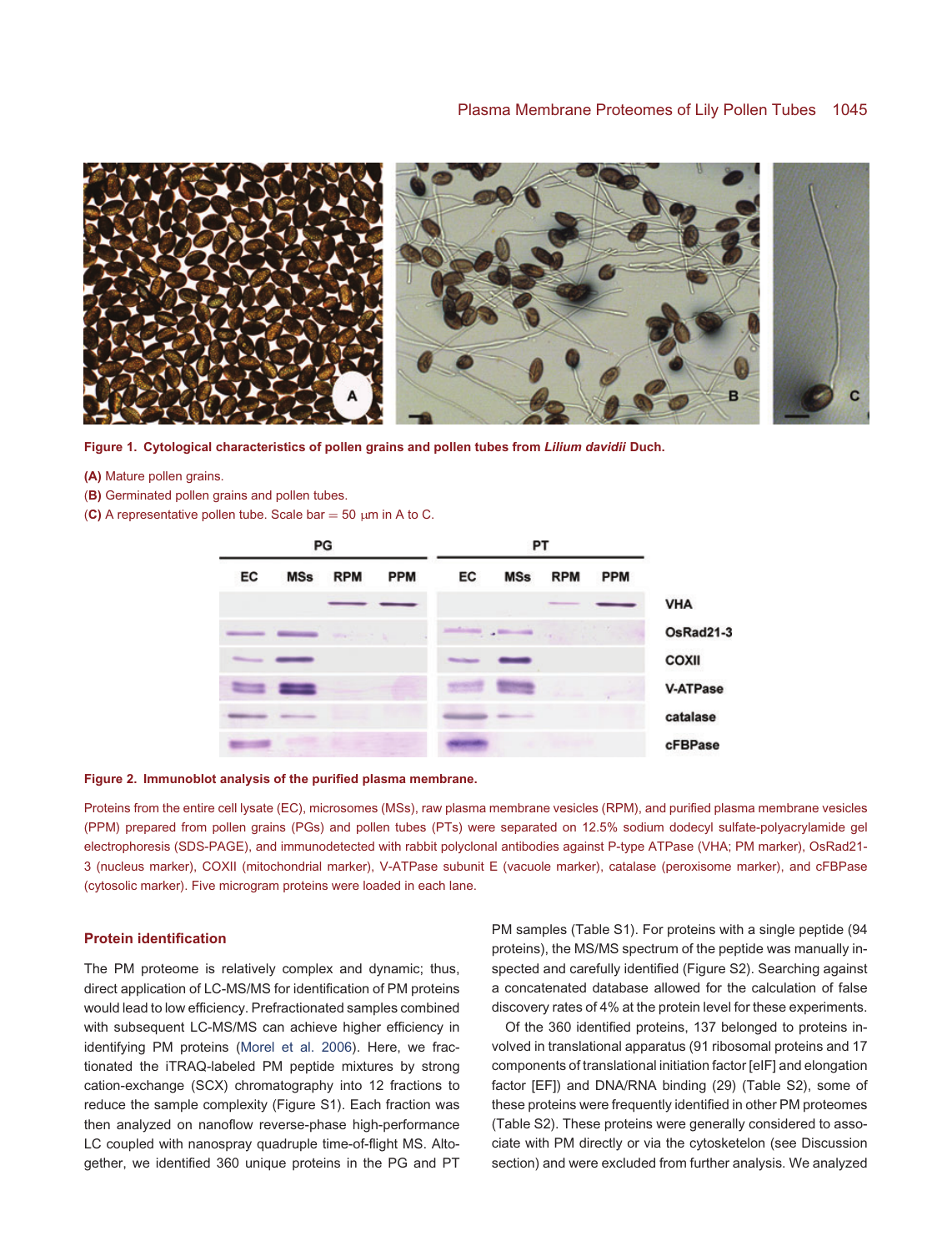PM localization information for the remaining 223 identified proteins using online software tools and knowledge of known PM proteins. By a BLAST search of the *Arabidopsis* database [\(http://www.arabidopsis.org/index.jsp\)](http://www.arabidopsis.org/index.jsp), which contains information on PM proteins identified from plant vegetative tissues and cultured cells [\(Alexandersson et al. 2004;](#page-13-4) [Marmagne](#page-14-13) [et al. 2004;](#page-14-13) [Marmagne et al. 2007\)](#page-14-14), we found 119 (53.4%) of the 223 proteins assigned to the PM and/or cell wall from previous proteomic and/or cytological studies (Table S2). The HMMTOP program, which is useful to predict proteins spanning the membrane in plants [\(Marmagne et al. 2007\)](#page-14-14), predicted 116 (52.0%) of the 223 proteins to have at least one transmembrane (TM) domain (one TM domain for 51 proteins, and two or more for 65 proteins) (**[Figure 3](#page-3-0)**, Table S2). The prediction was supported in part by several known proteins spanning the membrane, such as OsWAK receptor-like protein (OsWAK-RLP), inorganic pyrophosphatase and PM ATPase. Therefore, these proteins represent potential PM proteins.

Protein posttranslational modification by lipid moieties is important in regulating protein localization to the PM. The small GTPase is a well-known example. Almost all Rab proteins isolated to date have one or two isoprenylated cystine residues in their carboxyl terminus, which is essential for



<span id="page-3-0"></span>**Figure 3. Edwards-Venn diagrams showing the distribution of proteins with different features.**

**(A)** Overlapping of proteins with lipid-modified motifs: Myr (15), Pal (74), Pre (4) and GPI (6).

**(B)** Overlapping of proteins in A (posttranslational modification, PTM) with those with transmembrane domains (TM).

(**C**) Overlapping of proteins in B (TM and PTM) with those previously reported to be in the plasma membrane/cell wall.

For detailed information, refer to Table S2a. TM, transmembrane; Myr, myristoylation site; Pal, palmitoylation site; Pre, prenylation site; GPI, glycosylphosphatidylinositol anchor.

membrane binding and interaction with regulatory molecules. For instance, Rab Ara6 is myristoylated and palmitoylated to be anchored to the membrane [\(Ueda and Nakano 2002\)](#page-15-5). The glycosylphosphatidylinositol (GPI) anchor, myristoylation, prenylation and palmitoylation sites are indicative of protein PM localization. Our protein posttranslational modification analysis showed 15 proteins (6.7%) with myristoylation sites, four (1.8%) with prenylation sites, six (2.7%) with GPI anchor sites and 74 (33.2%) with palmitoylation sites (**[Figure 3A](#page-3-0)**, Table S2). In total, 152 (68.2%) of the 223 proteins were predicted to have TM domains or one or more lipid-modified motifs, or both (**[Figure 3B,](#page-3-0) [C](#page-3-0)**, Table S2).

Of the 152 proteins with membrane-localizing features, 77 were known PM proteins from the known 119 PM proteins described above, which represented 64.7% (77/119) of the dataset (**[Figure 3C](#page-3-0)**, Table S2). Thus, the two features we used represent good parameters for predicting the PM localization of proteins in lily. Altogether, our analysis revealed that 194 of the 223 proteins (87%) appeared to localize in or to associate with the PM (**[Figure 3C](#page-3-0)**).

These data clearly indicate the high enrichment of PM proteins. The remaining 29 proteins do not have available information related to PM localization, but some are components of protein complexes, such as clathrin, adaptin, dynamin and SH3 domain proteins, and some contain domains involved in protein interaction, such as the WD40 domain (Table S2). So their PM association may be due to interaction with other proteins. However, as encountered in several PM proteomic studies, minor contamination from other organelles or the cytosol cannot be completely excluded [\(Alexandersson et al. 2004;](#page-13-4) [Marmagne](#page-14-13) [et al. 2004;](#page-14-13) [Natera et al. 2008\)](#page-14-15).

#### **Functional categories of proteins**

From the functional annotation of proteins in the current databases (National Centre for Biotechnology Information [NCBI], UniProtKB, The Institute for Genomic Research [TIGR], The Arabidopsis Information Resource [TAIR], Arabidopsis Membrane protein database [ARAMEMNON]) and the prediction by conserved functional domains, we were able to assign the 223 proteins into eight functional groups (**[Figure 4](#page-4-0)**): signal transduction (38, 17.0%), transport (36, 16.1%), membrane trafficking and cellular organization (35, 15.7%), cell wall-related (13, 5.8%), stress response (19, 8.5%), protein destination and stability (20, 9.0%), metabolism (38, 17.0%), and protein–protein interaction (8, 3.6%). Those not clearly assigned to these eight groups were classified as "others" (16, 7.2%). Proteins involved in signal transduction, transport, membrane trafficking and metabolism are predominant in the pollen PM proteome.

The preferentially represented signal transduction group was characterized by calcium sensors, kinases and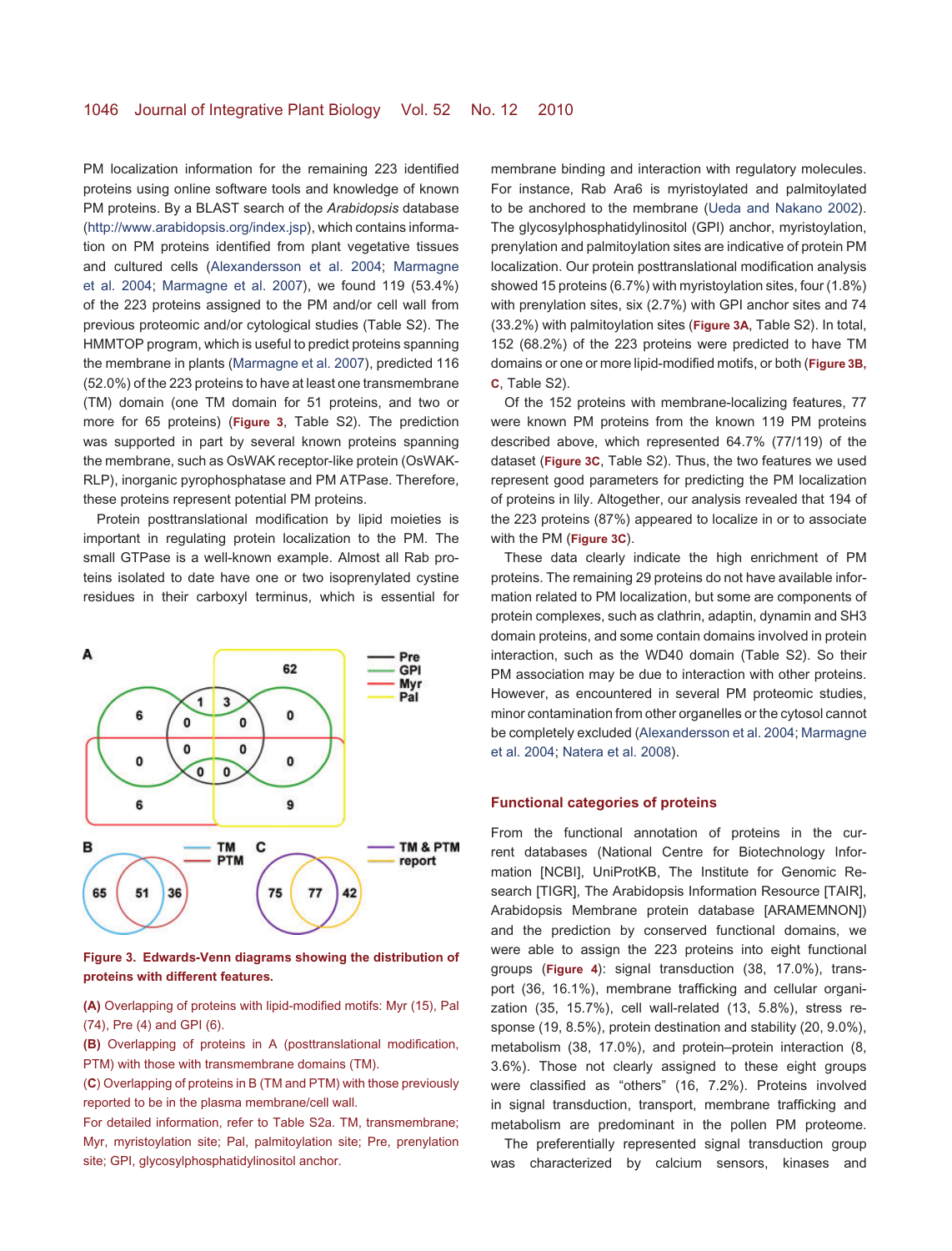#### Plasma Membrane Proteomes of Lily Pollen Tubes 1047



<span id="page-4-0"></span>**Figure 4. Functional classification of the 223 identified proteins in plasma membrane of lily pollen grains and pollen-tubes.**

receptor-like kinases and small GTPases (**[Table 1](#page-5-0)**). The membrane trafficking group included most components of the clathrin-dependent endocytosis pathway, whereas the transport group consisted of multiple transporters for protons and other solute such as sugars (**[Table 1](#page-5-0)**). Our results highlight several novel proteins whose homologs had not been identified in previous PM proteomics studies of vegetative tissues and cultured cells (Table S2); examples are calcium-dependent protein kinase 2 (CDPK2 and 17), mitogen-activated protein kinase 7 (MAPK7), phosphatidylinositol 3-kinase (PI3K), small GTPases and transforming growth factor  $\beta$  receptor interacting protein, and gamma-adaptin and clathrin assembly proteins (Table S2). These findings are consistent with the function of polarity maintenance and growth of PTs (see Discussion section).

#### **Quantitative difference between PG and PT PM proteins**

Of the identified proteins, 65 could be quantified with at least three unique peptide MS/MS spectra and a *P*-value < 0.05 in the two independent experiments (Table S3, Figure S3). When tag 114 was set as the denominator, the ratios of 115:114 indicated variation between the two PT samples. According to the volcano plot shown in Figure S3, such variation is indistinct. The same applies to the ratios of 117:116 indicative of PG samples. Next, we examined proteins with different levels in PG and PT samples. Although most iTRAQ studies used a fold-change threshold of 1.2 or more for quantification [\(Duthie](#page-13-5) [et al. 2007;](#page-13-5) [Guo et al. 2007;](#page-13-6) [Sui et al. 2008\)](#page-15-6), we examined the data using *F*-test and Student's *t*-test to obtain statistically

significant quantitative information. The analysis revealed 14 of the 65 proteins with significant changes in levels between the two types of samples  $(P < 0.05)$  ([Table 2](#page-9-0)). Figure S4 shows a representative MS/MS spectrum for a peptide derived from a clathrin heavy-chain protein. Among the 14 proteins with changed levels in PM during the transition from PGs to PTs, six were increased in level and include CDPK2, clathrin heavy chain, tubulin beta chain and tubulin alpha-1 chain proteins. In contrast, eight showed decreased levels and include PM ATPase 4, inorganic pyrophosphatase, and betaadaptin (**[Table 2](#page-9-0)**). These findings highlight the importance of calcium signaling and clathrin-dependent endocytosis in polarity maintenance and polarized growth of PTs (see Discussion section).

## **[Discussion](/app/teTeX/techbooks/blackwell/jipb/Head.eps)**

Subcellular fractionation and prefractionation of peptides followed by LC-MS/MS represents a powerful system to analyze protein components of intracellular organelles as well as PM [\(Morel et al. 2006\)](#page-14-12). In the present study, we used these techniques combined with iTRAQ labeling to identify pollen PM proteins and their quantitative differences in PGs and PTs. We identified 137 translation-related proteins in the pollen PM sample and 223 potential PM proteins. Proteins involved in signaling, membrane trafficking and transport were preferentially represented. Furthermore, our comparative analysis of PM samples from PGs and PTs revealed 14 proteins with differential expression in PGs and PTs.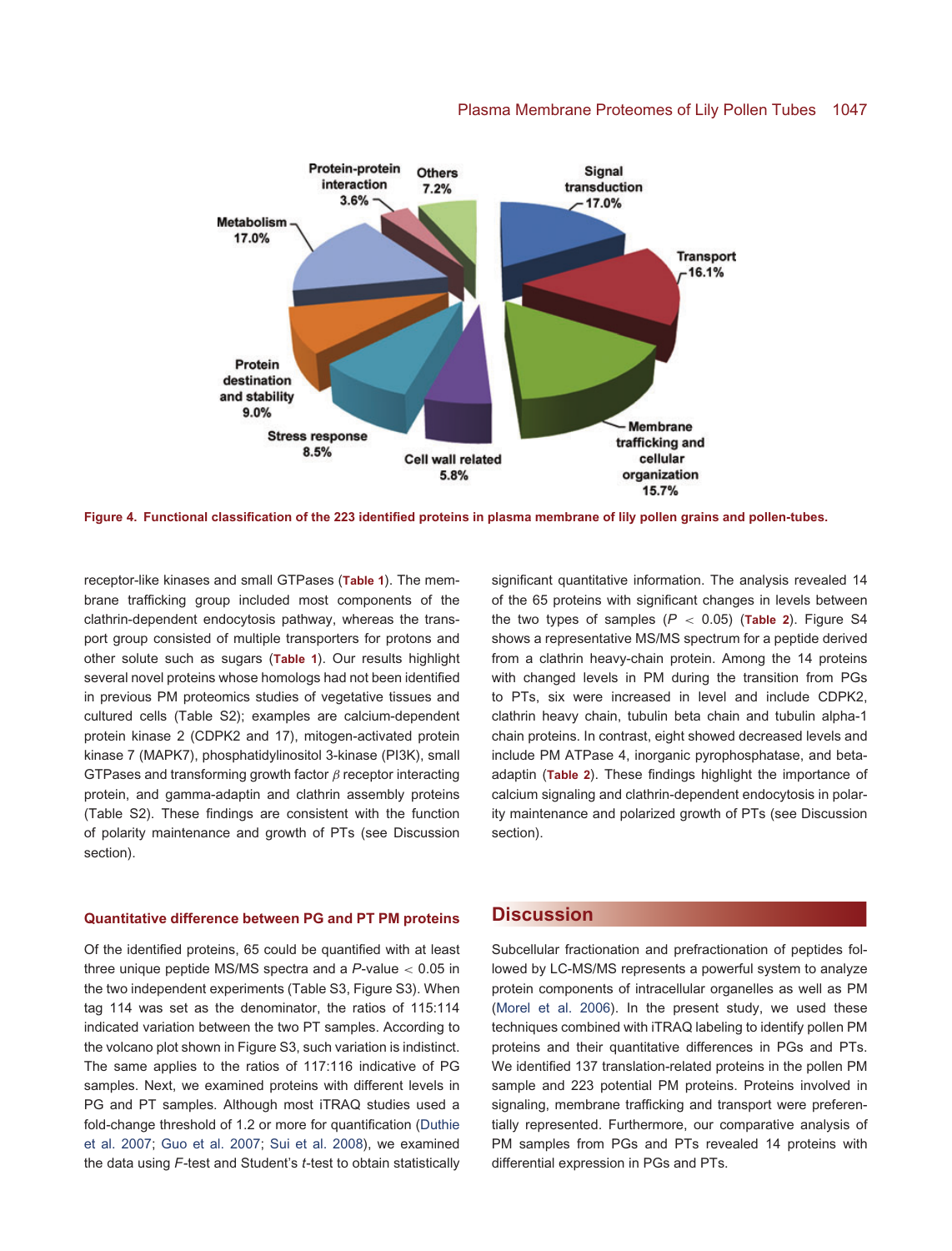# 1048 Journal of Integrative Plant Biology Vol. 52 No. 12 2010

<span id="page-5-0"></span>

| Accession                | Protein annotations                                                                                   | Peptides       | Conserved domain                     | kDa   | pl   | ТM | <b>PTM</b> |
|--------------------------|-------------------------------------------------------------------------------------------------------|----------------|--------------------------------------|-------|------|----|------------|
|                          |                                                                                                       | (95%)          |                                      |       |      |    |            |
| Signal transduction (38) |                                                                                                       |                |                                      |       |      |    |            |
| gi 7428011               | Calcium-dependent protein<br>kinase                                                                   | 1              | S_TKc, EFh                           | 59.4  | 5.93 |    | Myr, Pal   |
| gi 50080313              | Calcium-dependent protein<br>kinase 17                                                                | 3              | S_TKc, EFh                           | 58.3  | 5.98 | 1  | Myr, Pal   |
| gi 77552937              | Calcium-dependent protein<br>kinase, isoform 2                                                        | 3              | S_TKc, EFh                           | 59.4  | 5.9  | 1  | Myr, Pal   |
| gi 115465485             | Mitogen-activated protein<br>kinase 7                                                                 | 1              | S_TKc                                | 67    | 9.08 | 2  |            |
| gi 77549870              | Extracellular signal-regulated<br>kinase 1                                                            | 1              | S_TKc                                | 57    | 8.43 | 1  |            |
| gi 50510074              | Putative CRK1 protein                                                                                 | 2              | S_TKc                                | 62.7  | 9.45 |    | Myr, Pal   |
| gi 37999984              | Phosphatidylinositol<br>3-kinase-related protein<br>kinase                                            | 0              | PIKKc_SMG1                           | 384   | 6.01 | 1  | Myr        |
| gi 79511817              | Kinase                                                                                                | 1              | <b>STYKc</b>                         | 78.6  | 8.88 | 3  | Pal        |
| gi 38345128              | OsWAK receptor-like protein<br>(OsWAK-RLP)                                                            | 1              | EGF_CA, STYKc                        | 42.7  | 8.45 | 3  |            |
| gi 53793399              | Receptor-like protein kinase<br>1-like                                                                | 1              | LRRNT_2, LRR, STYKc                  | 70.7  | 7.18 | 2  | Myr, Pal   |
| gi 15223445              | Leucine-rich repeat<br>transmembrane protein<br>kinase                                                | 1              | LRRNT_2, LRR_1, STYKc                | 65.4  | 7.46 | 2  | Pal        |
| gi 33146664              | Receptor-like protein kinase                                                                          | $\overline{2}$ | LRRNT_2, LRR, LRR_1,<br><b>STYKc</b> | 69.8  | 7.62 | 1  | Pal        |
| gi 125556580             | Phytosulfokine receptor<br>precursor                                                                  | 1              | DUF547 LRRNT_2, LRR,<br>$LRR_1$      | 156.3 | 5.35 | 2  | Pal        |
| gi 125577549             | Receptor-like protein kinase 2                                                                        | 1              | LRRNT_2, LRR, LRR_1                  | 74.9  | 6.35 | 1  | Pal        |
| gi 77552270              | Leucine rich repeat family<br>protein                                                                 | 1              |                                      | 96.5  | 9.05 |    | Pal        |
| gi 31433540              | Nucleoside diphosphate kinase<br>1                                                                    | 1              | <b>NDK</b>                           | 16.8  | 6.84 |    |            |
| gi 125546379             | Phospholipase D                                                                                       | 1              | C2, PLDc, ZnF_C2HC                   | 290   | 6.44 | 2  | Pal        |
| gi 125569828             | ADP-ribosylation factor                                                                               | 3              | <b>ARF</b>                           | 25    | 8.51 | 1  | Myr        |
| gi 90101445              | Rac-like GTP-binding protein 5                                                                        | $\mathbf{z}$   | <b>RHO</b>                           | 21.6  | 9.3  |    | Pre, Pal   |
| gi 7438422               | GTP-binding protein rab2b                                                                             | 2              | <b>RAB</b>                           | 23.1  | 6.95 |    | Pre, Pal   |
| gi 46326983              | Ethylene-responsive small<br>GTP-binding protein                                                      | 2              | <b>RAB</b>                           | 23.8  | 8.36 | 2  | Pre, Pal   |
| gi 125571145             | Ras-related protein, putative                                                                         | 1              | <b>RAN</b>                           | 43.9  | 5.16 | 1  |            |
| gi 77556132              | GTP-binding protein SAR1A                                                                             | 1              | <b>SAR</b>                           | 22    | 6.91 |    |            |
| gi 125605432             | GTP-binding protein                                                                                   | 1              | YqeH                                 | 63.4  | 9.62 |    |            |
| gi 50508716              | Octicosapeptide/Phox/<br>Bem1p (PB1) domain-/<br>tetratricopeptide repeat<br>(TPR)-containing protein | 1              | PB1                                  | 87.5  | 5.88 | 1  |            |
| gi 30693337              | Transducin family<br>protein/WD-40 repeat family<br>protein                                           | 2              | WD40 domain                          | 175.4 | 8.47 | 1  |            |

## **Table 1. Identified proteins involved in signal transduction, transport and membrane trafficking**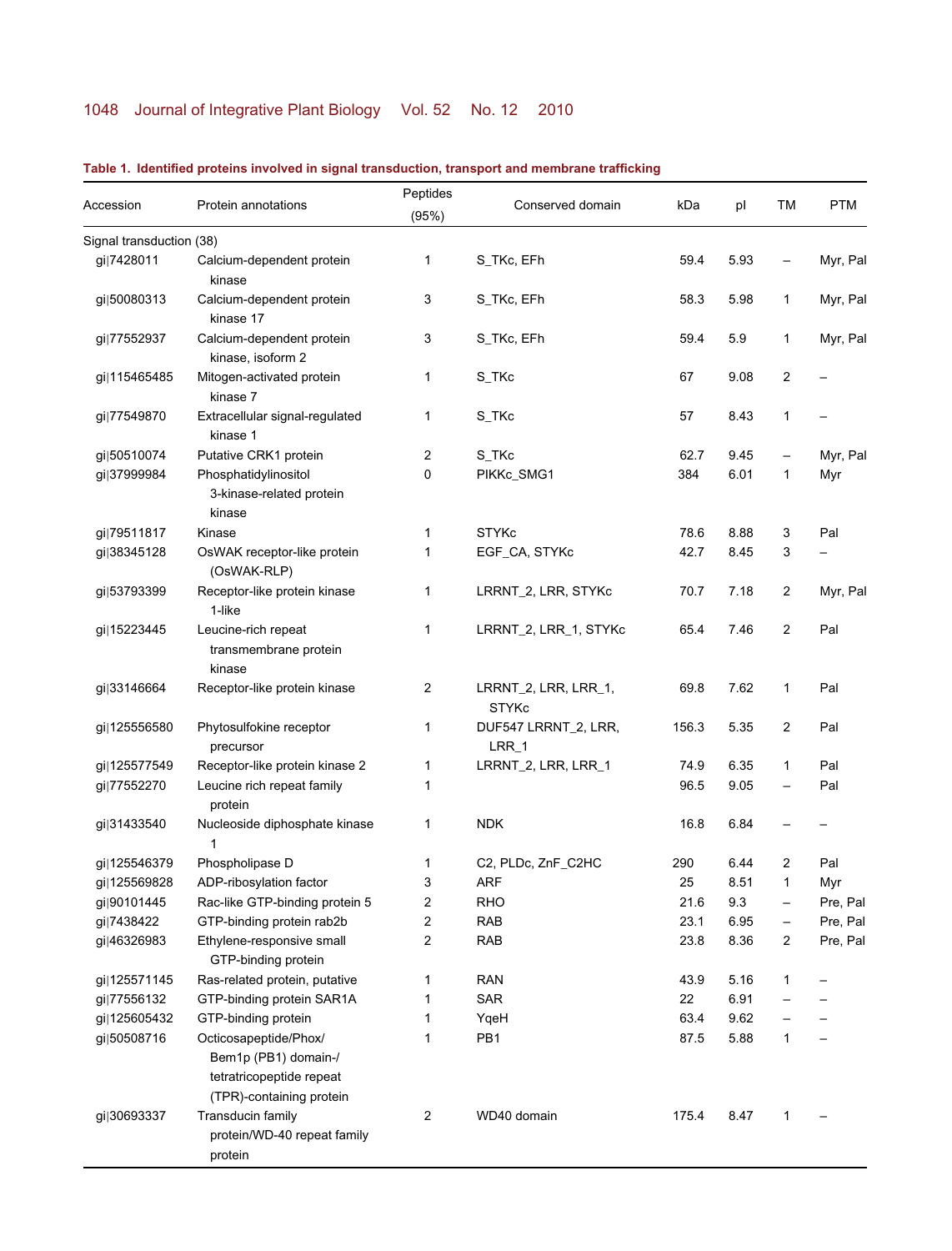| Accession      | Protein annotations                                         | Peptides       | Conserved domain                                                 |       | pl   | ТM                       | <b>PTM</b>               |
|----------------|-------------------------------------------------------------|----------------|------------------------------------------------------------------|-------|------|--------------------------|--------------------------|
|                |                                                             | (95%)          |                                                                  | kDa   |      |                          |                          |
| gi 42568419    | Transducin family<br>protein/WD-40 repeat family<br>protein | 1              | WD40 domain, BROMO                                               | 186.9 | 6.66 | $\mathbf{1}$             | Pal                      |
| gi 540535      | Q group of receptor for<br>activated C-kinase               | 1              | WD40 domain                                                      | 36.2  | 5.97 |                          |                          |
| gi 54287644    | Putative TGF-beta receptor<br>interacting protein           | 1              | WD40 domain                                                      | 36.1  | 5.69 |                          |                          |
| gi 42568981    | SH3 domain-containing protein                               | $\overline{2}$ | SH3, Armadillo repeat                                            | 130.1 | 5.47 |                          |                          |
| gi 108707344   | SH3 domain containing protein                               | 2              | SH3, ARM repeat                                                  | 115   | 5.21 |                          | Pal                      |
| qi 998430      | GF14-6                                                      | 4              | $14\_3\_3$                                                       | 29.7  | 4.76 | $\overline{\phantom{0}}$ |                          |
| gi 44917153    | 14-3-3 e-2 protein                                          | 4              | $14\_3\_3$                                                       | 29.4  | 4.72 | $\overline{\phantom{0}}$ | $\overline{\phantom{0}}$ |
| gi 77555438    | ABA-responsive protein                                      | 1              | <b>GRAM</b>                                                      | 31.6  | 6.31 | 1                        | $\overline{\phantom{0}}$ |
| gi 53792221    | Putative non-phototropic<br>hypocotyl 3                     | 2              | BTB/POZ domain, NPH3                                             | 70.6  | 5.46 | 1                        | $\overline{\phantom{0}}$ |
| gi 125591298   | patched family protein                                      | 1              | Patched                                                          | 127.5 | 8.1  | 15                       |                          |
| gi 125594819   | Hypothetical protein<br>(Calreticulin family protein)       | 1              | Calreticulin                                                     | 69.23 | 7.94 | 1                        | Pal                      |
| gi 125560038   | Hypothetical protein (NPH3<br>family protein)               | 4              | non-phototropic hypocotyl 3<br>(NPH3) and coiled-coil<br>domains | 93.09 | 5.2  | 1                        | Pal                      |
| Transport (36) |                                                             |                |                                                                  |       |      |                          |                          |
| gi 50838972    | H-ATPase                                                    | 18             | Cation_ATPase_N,<br>E1-E2_ATPase, ydrolase                       | 105.4 | 6.36 | 10                       |                          |
| gi 75232938    | Plasma membrane ATPase<br>(Proton pump)                     | 16             | Cation_ATPase_N,<br>E1-E2_ATPase, Hydrolase                      | 104.8 | 6.34 | 10                       | Pal                      |
| gi 584794      | Plasma membrane ATPase 1<br>(Proton pump 1)                 | 13             | Cation_ATPase_N,<br>E1-E2_ATPase, Hydrolase                      | 105.2 | 6.43 | 10                       |                          |
| gi 124360090   | Plasma-membrane<br>proton-efflux P-type ATPase              | 14             | Cation_ATPase_N,<br>E1-E2_ATPase, Hydrolase                      | 105.6 | 6.51 | 10                       |                          |
| gi 47497038    | Putative H+-exporting ATPase                                | 12             | Cation_ATPase_N,<br>E1-E2_ATPase, Hydrolase                      | 104.2 | 6.05 | 10                       |                          |
| gi 416664      | Plasma membrane ATPase 4<br>(Proton pump 4)                 | 14             | Cation_ATPase_N,<br>E1-E2_ATPase, Hydrolase                      | 105.2 | 6.52 | 10                       |                          |
| gi 15229126    | Arbbidopsis H(+)-ATPase 8<br>(AHAB)                         | 13             | Cation_ATPase_N,<br>E1-E2_ATPase, Hydrolase                      | 104.1 | 5.53 | 10                       |                          |
| gi 55274626    | Plasma membrane proton<br>ATPase 5                          | 9              | Cation_ATPase_N,<br>E1-E2_ATPase, Hydrolase                      | 102.1 | 5.56 | 10                       |                          |
| gi 64460298    | Proton P-ATPase                                             | 12             | Cation_ATPase_N,<br>E1-E2_ATPase, Hydrolase                      | 104.6 | 6.03 | 10                       |                          |
| gi 5669151     | Plasma membrane proton<br>ATPase                            | 11             | Cation_ATPase_N,<br>E1-E2_ATPase, Hydrolase                      | 104.8 | 6.48 | 10                       |                          |
| gi 125534415   | Plasma membrane ATPase                                      | $\mathbf{1}$   | E1-E2_ATPase                                                     | 113.2 | 9.05 | 14                       | Pal                      |
| gi 125586110   | Phospholipid-transporting<br>ATPase 1                       | 1              | E1-E2_ATPase                                                     | 76.5  | 6.66 | 3                        | Pal                      |
| gi 125526179   | PDR-type ABC transporter                                    | $\overline{2}$ | ABC2_membrane,<br>PDR_assoc, AAA                                 | 174   | 8.99 | 11                       | Pal                      |
| gi 75330898    | Pleiotropic drug resistance<br>protein 13                   | 4              | ABC2_membrane,<br>PDR_assoc, AAA                                 | 161.6 | 7.59 | 14                       |                          |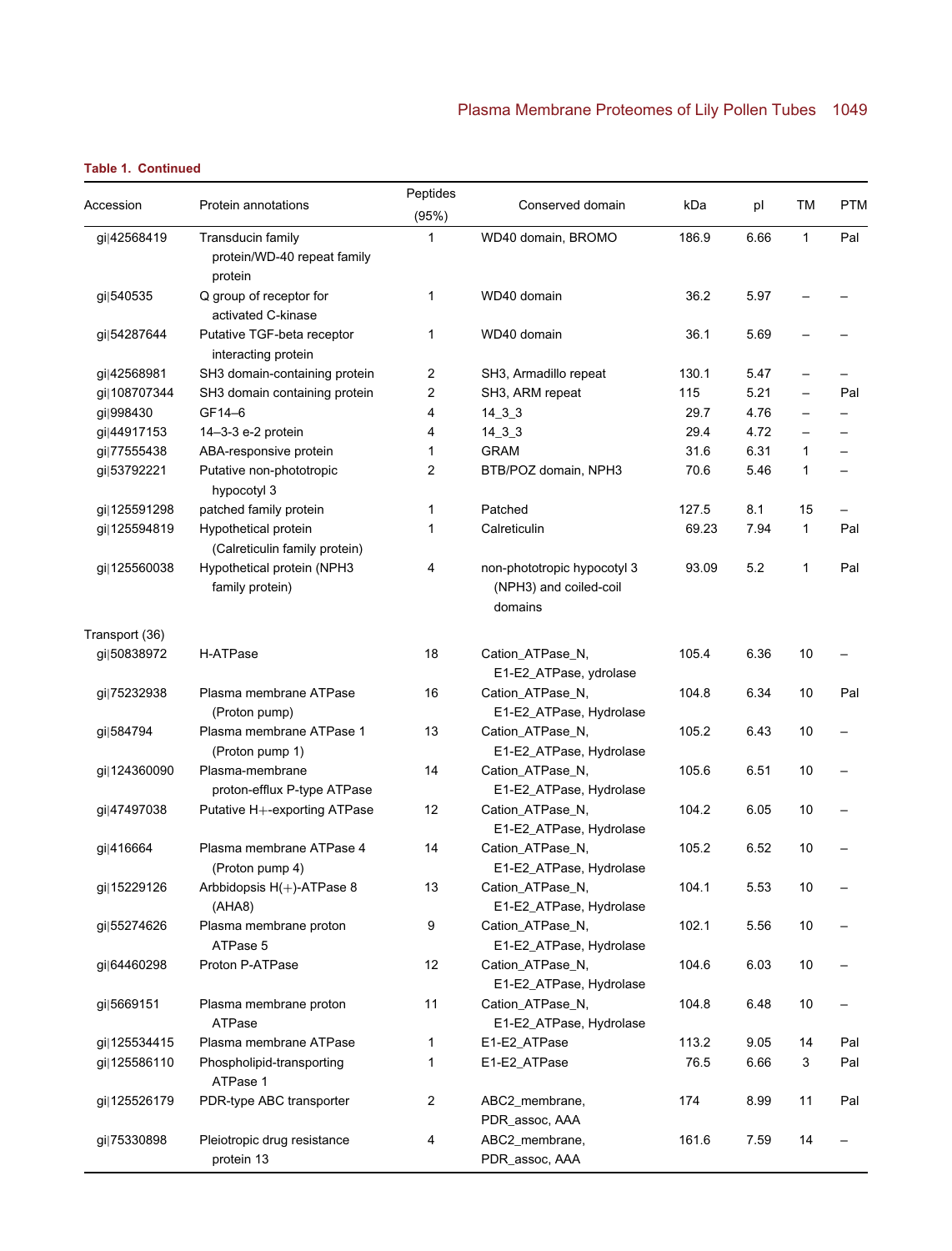|              |                                                                                    | Peptides     |                                                          |       |      |    |                          |
|--------------|------------------------------------------------------------------------------------|--------------|----------------------------------------------------------|-------|------|----|--------------------------|
| Accession    | Protein annotations                                                                | (95%)        | Conserved domain                                         | kDa   | pl   | TM | <b>PTM</b>               |
| gi 42569461  | Pleiotropic drug resistance 3                                                      | 3            | ABC2_membrane,                                           | 159.9 | 8.74 | 13 | $\overline{\phantom{0}}$ |
|              |                                                                                    |              | PDR_assoc, AAA                                           |       |      |    |                          |
| gi 75322003  | Pleiotropic drug resistance<br>protein 12                                          | 1            | ABC2_membrane,<br>PDR_assoc, AAA                         | 169.1 | 8.75 | 14 | Pal                      |
| gi 15231301  | RNase L inhibitor protein 1<br>(ABC transporter E family<br>member 1)              | 2            | RLI, Fer4, AAA                                           | 68.2  | 8.43 |    | Pal                      |
| gi 125577451 | Hypothetical protein (similar to<br>ATP-binding cassette<br>sub-family E member 1) | 3            | RLI, Fer4, AAA                                           | 70.9  | 9.05 |    | Pal                      |
| gi 15222849  | Xanthine/uracil permease family<br>protein                                         | 1            | Xan_ur_permease                                          | 57.8  | 9.2  | 12 | Pal                      |
| gi 15231001  | Sugar transporter                                                                  | 1            | Sugar_tr, MFS_1                                          | 56.2  | 8.35 | 11 |                          |
| gi 30683925  | Vacuolar proton ATPase A1<br>$(VHA-A1)$                                            | 2            | V_ATPase_I                                               | 93.4  | 5.98 | 6  |                          |
| gi 125528283 | Vacuolar ATP synthase 98 kDa<br>subunit                                            | 2            | V_ATPase_I                                               | 96    | 5.93 | 7  | Myr, Pal                 |
| gi 15226542  | Vacuolar proton ATPase A2                                                          | 1            | V_ATPase_I                                               | 93.1  | 5.38 | 6  | Pal                      |
| gi 125595424 | Similar to putative vacuolar ATP<br>synthase subunit C                             | 1            | V-ATPase_C                                               | 96.7  | 6.68 |    |                          |
| gi 124360985 | $H^+$ -transporting two-sector<br>ATPase, C (AC39) subunit                         | 2            | vATP-synt_AC39                                           | 40.8  | 4.94 |    |                          |
| gi 57863812  | Putative YLP (vacuolar ATP<br>synthase subunit E)                                  | 1            | vATP-synt_E                                              | 26    | 9.37 |    |                          |
| gi 857574    | H <sup>+</sup> -ATPase                                                             | $\mathbf{1}$ | ATP-synt_C                                               | 16.7  | 8.62 | 4  |                          |
| gi 1352830   | Vacuolar ATP synthase<br>catalytic subunit A                                       | 7            | ATP-synt_ab, ATP-synt_ab_C                               | 62    | 5.88 |    |                          |
| gi 53793338  | Vacuolar ATPase B subunit                                                          | 5            | HAS-barrel, ATP-synt_ab_N,<br>ATP-synt_ab, ATP-synt_ab_C | 54.1  | 5.07 |    |                          |
| gi 50251203  | Putative vacuolar<br>proton-ATPase                                                 | 7            | ATP-synt_ab_N, ATP-synt_ab,<br>ATP-synt_ab_C             | 68.6  | 5.37 |    |                          |
| gi 111162629 | ATP-synthase                                                                       | 2            | P-loop NTPase                                            | 18.7  | 5.15 |    |                          |
| gi 42407865  | Putative mitochondrial F0 ATP<br>synthase D chain                                  | 1            | ATP-synt_D                                               | 19.7  | 5.19 |    |                          |
| gi 19685     | ATP synthase beta subunit                                                          | 6            | ATP-synt_ab_N, AAA                                       | 59.9  | 5.95 | 1  |                          |
| gi 50509197  | Putative ATP synthase delta<br>chain                                               | 2            | ATP-synt_DE_N                                            | 21.2  | 5.72 |    | <b>GPI</b>               |
| gi 125593659 | Similar to ADP, ATP carrier<br>protein                                             | 3            | Mito_carr                                                | 41    | 9.75 | 6  |                          |
| gi 790479    | Inorganic pyrophosphatase                                                          | 6            | H_Ppase                                                  | 80.2  | 5.03 | 16 | Pal                      |
|              | Membrane trafficking and cellular organization (35)                                |              |                                                          |       |      |    |                          |
| gi 125578212 | Clathrin heavy chain                                                               | 135          | Clathrin_propel, Clathrin-link,<br><b>CLH</b>            | 193.4 | 5.25 |    |                          |
| gi 42563757  | Clathrin heavy chain                                                               | 87           | Clathrin_propel, Clathrin-link,<br><b>CLH</b>            | 193.3 | 5.25 |    |                          |
| gi 30681617  | Clathrin heavy chain                                                               | 90           | Clathrin_propel, Clathrin-link,<br><b>CLH</b>            | 193.2 | 5.26 |    |                          |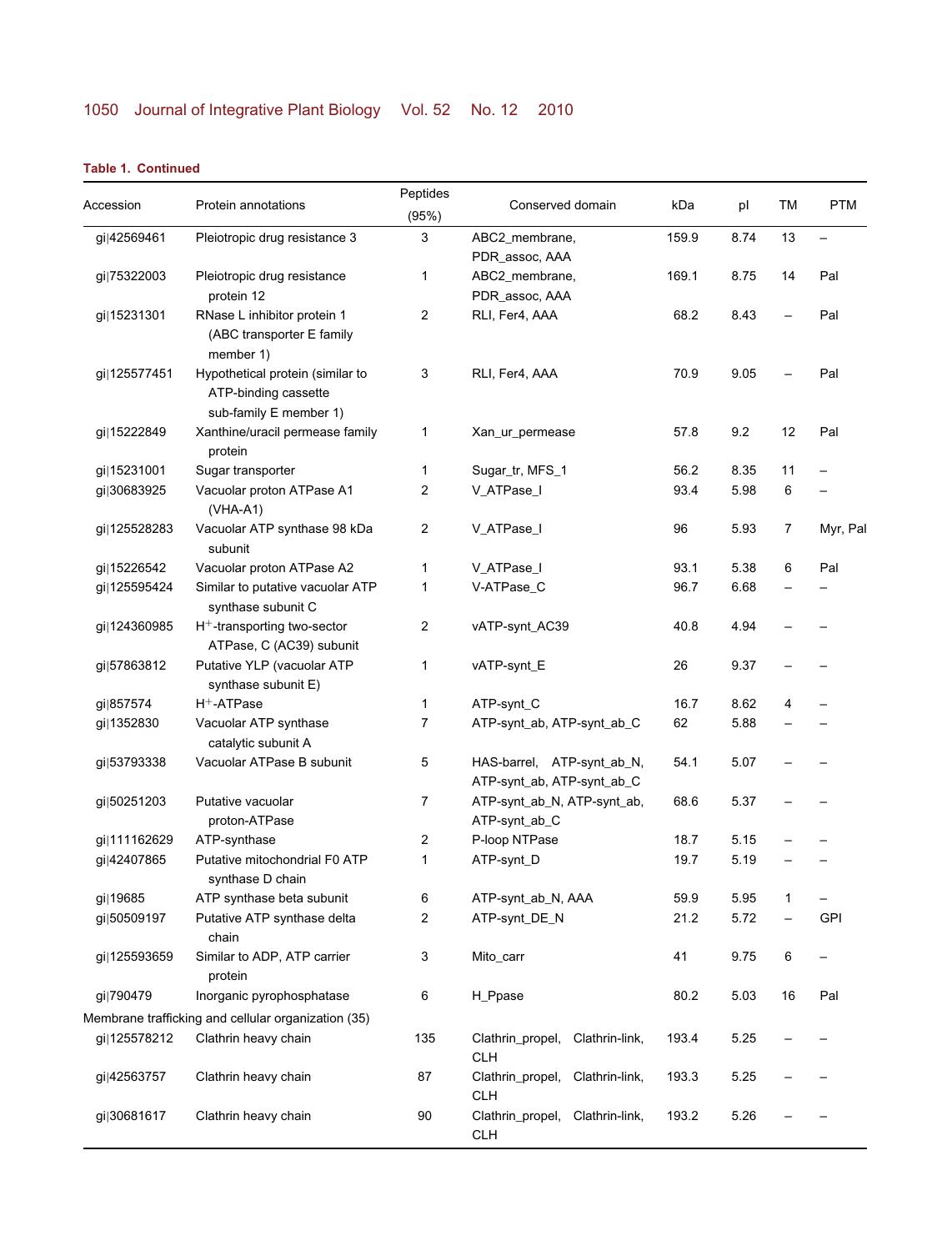| Accession    | Protein annotations                                                                                   | Peptides<br>(95%) | Conserved domain                                       |           | kDa   | pl   | ТM       | <b>PTM</b> |
|--------------|-------------------------------------------------------------------------------------------------------|-------------------|--------------------------------------------------------|-----------|-------|------|----------|------------|
| gi 15218697  | Epsin N-terminal homology<br>(ENTH) domain-containing<br>protein/clathrin assembly<br>protein-related | 3                 | <b>ENTH</b>                                            | 67        | 4.84  |      | Myr      |            |
| gi 18379261  | Epsin N-terminal homology<br>(ENTH) domain-containing<br>protein                                      | 3                 | <b>ENTH</b>                                            | 63.6      | 5.11  |      | Myr      |            |
| gi 30679231  | Epsin N-terminal homology<br>(ENTH) domain-containing<br>protein/clathrin assembly<br>protein-related | 3                 | <b>ENTH</b>                                            | 68.2      | 5.22  |      |          |            |
| gi 15242060  | Epsin N-terminal homology<br>(ENTH) domain-containing<br>protein/clathrin assembly<br>protein-related | 2                 | <b>ENTH</b>                                            |           | 66.6  | 4.99 | 2        | Myr        |
| gi 125543307 | Clathrin assembly protein                                                                             | 1                 | <b>ENTH</b>                                            |           | 72    | 5.44 | 1        |            |
| gi 50251206  | Synaptosomal-associated<br>protein 91-like                                                            | 0                 | <b>ENTH</b>                                            | 66.1      | 5.6   | 2    | Myr, Pal |            |
| gi 55296045  | Putative gamma-adaptin 1                                                                              | 2                 | Adaptin_N, Alpha_adaptinC2                             |           | 95.1  | 5.81 |          |            |
| gi 15236506  | Beta-adaptin, putative                                                                                | 9                 | Adaptin_N, HEAT,<br>Alpha_adaptinC2,<br>B2-adapt-app_C | 99.1      | 4.91  |      |          |            |
| gi 15219810  | Clathrin adaptor complexes<br>medium subunit family protein                                           | 2                 | Adap_comp_sub                                          |           | 49    | 6.01 |          | GPI        |
| gi 30688616  | Gamma-adaptin 1                                                                                       | 1                 | Alpha_adaptinC2                                        |           | 96.5  | 5.46 |          | Pal        |
| gi 90398981  | Similar to clathrin light chain                                                                       | 9                 | Clathrin_lg_ch                                         |           | 32.5  | 4.96 |          |            |
| gi 18409442  | Similar to protein<br>transporter/clathrin light chain                                                | 3                 |                                                        |           | 27    | 5.94 |          |            |
| gi 125556549 | Similar to EH domain-containing<br>protein 1                                                          | 3                 | EFh, Dynamin_N                                         |           | 61.1  | 6.75 |          |            |
| gi 38345297  | EH domain-containing protein 1                                                                        | 2                 | EFh, Dynamin_N                                         |           | 61    | 7.2  |          |            |
| gi 125595166 | Dynamin family protein                                                                                | 3                 | DYNc, GED                                              |           | 74.3  | 9.48 | 1        |            |
| gi 125533006 | Dynamin family protein                                                                                | 1                 | DYNc, GED                                              |           | 79.6  | 6.39 |          |            |
| gi 52076761  | Dynamin                                                                                               | 1                 | DYNc, Dynamin_M, PH, GED                               |           | 99.2  | 9.21 |          |            |
| gi 18418491  | SH3 domain-containing protein2                                                                        | 1                 | SH3                                                    |           | 40.9  | 6.44 |          |            |
| gi 78708906  | SH3 domain-containing protein3                                                                        | 1                 | SH3                                                    |           | 41.2  | 6.95 |          |            |
| gi 125533174 | Vacuolar-sorting receptor<br>precursor                                                                | 0                 | PA,<br>Bac_surface_Ag                                  | EGF_like, | 142.7 | 7.79 | 4        | Pal        |
| gi 18417560  | Integral membrane Yip1 family<br>protein                                                              | 1                 | Yip1                                                   |           | 30.2  | 7.74 | 5        | <b>GPI</b> |
| gi 77554057  | Exocyst complex component<br>Sec10                                                                    | 1                 | Sec10                                                  |           | 88.2  | 5.12 |          |            |
| gi 20804648  | Vesicle transport v-SNARE<br>protein-like                                                             | 1                 | V-SNARE                                                |           | 24.9  | 9.13 | 1        | Pal        |
| gi 125554666 | Kinesin motor protein-related)                                                                        | 2                 | CH, KISc                                               |           | 99.3  | 5.87 | 1        |            |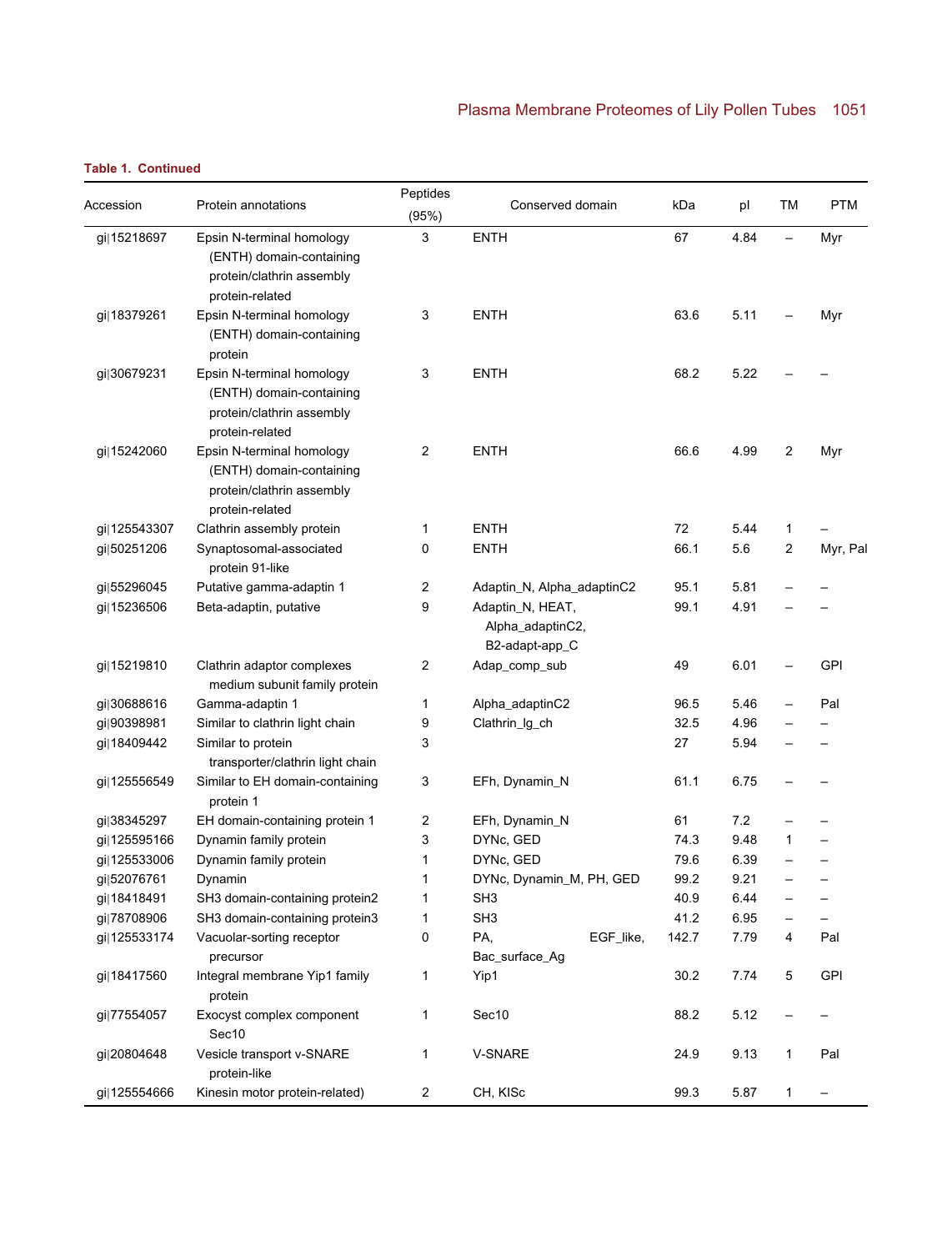| Accession   | Protein annotations<br>Myosin-like protein XIE;<br>motor/protein binding | Peptides<br>(95%) | Conserved domain        | kDa   | pl<br>9.11 | ТM<br>2                  | <b>PTM</b><br>Pal |
|-------------|--------------------------------------------------------------------------|-------------------|-------------------------|-------|------------|--------------------------|-------------------|
| gi 15221848 |                                                                          |                   | Myosin_N, MYSc, IQ, DIL | 173.6 |            |                          |                   |
| qi 30678420 | TPLATE; binding                                                          |                   |                         | 130.9 | 5.67       |                          |                   |
| qil77548871 | Actin-7                                                                  | 17                | <b>ACTIN</b>            | 41.6  | 5.31       |                          | Pal               |
| qil50058115 | Actin                                                                    | 15                | <b>ACTIN</b>            | 41.6  | 5.31       | $\overline{\phantom{0}}$ | Pal               |
| qi 1498384  | Actin                                                                    | 10                | <b>ACTIN</b>            | 37.1  | 5.46       |                          |                   |
| qi 3219763  | Actin-53                                                                 | 8                 | <b>ACTIN</b>            | 37.4  | 5.39       |                          |                   |
| qi 49387751 | Tubulin beta chain                                                       | 6                 | Tubulin, Tubulin C      | 50.1  | 4.72       |                          | Pal               |
| qil50509129 | Tubulin alpha-1 chain                                                    | 5                 | Tubulin, Tubulin C      | 49.7  | 4.92       |                          |                   |

The protein functions were assigned according to the BLAST and motif searches. Myr, myristoylation ; Pal, palmitoylation; Pre, prenylation ; PTM, posttranslational modification ; TM, transmembrane domain. Details are in Table S2.

#### <span id="page-9-0"></span>**Table 2. Differentially expressed proteins in plasma membrane of lily pollen grains and pollen tubes**

| Accession                | Protein name                                | % Cov | Pep. | $P$ -value |           | Mean (PT/PG) $\pm$ SD |  |
|--------------------------|---------------------------------------------|-------|------|------------|-----------|-----------------------|--|
|                          |                                             |       |      | F-test     | t-test    |                       |  |
| Signal transduction      |                                             |       |      |            |           |                       |  |
| qil77552937              | Calcium-dependent protein kinase, isoform 2 | 16.5  | 3    | 0.101928   | 0.027 025 | $1.983 \pm 0.032$     |  |
| Transport                |                                             |       |      |            |           |                       |  |
| gi 416664                | Plasma membrane ATPase 4                    | 52.6  | 14   | 0.384 576  | 0.018 213 | $0.760 \pm 0.012$     |  |
| gi 790479                | Inorganic pyrophosphatase                   | 17.1  | 6    | 0.278 875  | 0.019 054 | $0.642 \pm 0.011$     |  |
| qi 19685                 | ATP synthase beta subunit                   | 41.4  | 6    | 0.387916   | 0.009 05  | $0.504 \pm 0.011$     |  |
| Membrane trafficking     |                                             |       |      |            |           |                       |  |
| gi 49387751              | Tubulin beta chain                          | 37.8  | 6    | 0.97298    | 0.035 306 | $1.645 \pm 0.227$     |  |
| qi 50509129              | Tubulin alpha-1 chain                       | 26.2  | 5    | 0.154 51   | 0.037929  | $1.300 \pm 0.017$     |  |
| qil125578212             | Clathrin heavy chain                        | 82.7  | 135  | 0.060 393  | 0.016 024 | $1.121 \pm 0.001$     |  |
| qi 15236506              | Beta-adaptin                                | 21.5  | 9    | 0.113 238  | 0.008 201 | $0.679 \pm 0.002$     |  |
| Metabolism               |                                             |       |      |            |           |                       |  |
| gi 15623805              | ATP citrate Iyase a-subunit                 | 35.2  | 9    | 0.337 12   | 0.010 224 | $0.556 \pm 0.008$     |  |
| <b>Protein synthesis</b> |                                             |       |      |            |           |                       |  |
| gi 125581425             | Ribosomal protein L5                        | 41.9  | 5    | 0.058 128  | 0.015 186 | $1.801 \pm 0.010$     |  |
| gi 50509811              | Ribosomal protein L18                       | 23.6  | 4    | 0.180 301  | 0.016 584 | $1.734 \pm 0.029$     |  |
| gi 12246885              | Ribosomal protein S10                       | 43.7  | 3    | 0.265 886  | 0.043785  | $0.725 \pm 0.010$     |  |
| qi 4038471               | 40S ribosomal protein S27 homolog           | 45.3  | 3    | 0.639 472  | 0.045 476 | $0.593 \pm 0.045$     |  |
| Other                    |                                             |       |      |            |           |                       |  |
| gi 35215184              | Polyadenylate-binding protein               | 30.6  | 6    | 0.993 891  | 0.030 937 | $0.624 + 0.049$       |  |

The differentially expressed proteins assessed by *F*-test and Student's *t*-test are listed with their *P*-values. % Cov, percentage of amino acids matching the identified peptides with confidence  $> 0$  divided by the total number of amino acids in the sequence. Pep., the number of peptides dectected with confidence ≥95%. Average (PT/PG) (pollen tube/pollen grain) ± *SD* shows the fold change of the differentially expressed proteins. Detailed information is in Table S1 and Table S3. ATP, adenosine tri-phosphate.

## **Importance of translational apparatus proteins identified in the pollen PM**

Similar to other PM proteomics findings [\(Alexandersson et al.](#page-13-4) [2004;](#page-13-4) [Marmagne et al. 2004;](#page-14-13) [Natera et al. 2008\)](#page-14-15), we identified translational-apparatus and DNA/RNA-binding proteins with preferential numbers of ribosome proteins in the pollen PM samples, although immunoblotting analysis of marker proteins for cytoplasm and other organelles clearly showed that the purified PM vesicles were highly enriched, with little contamination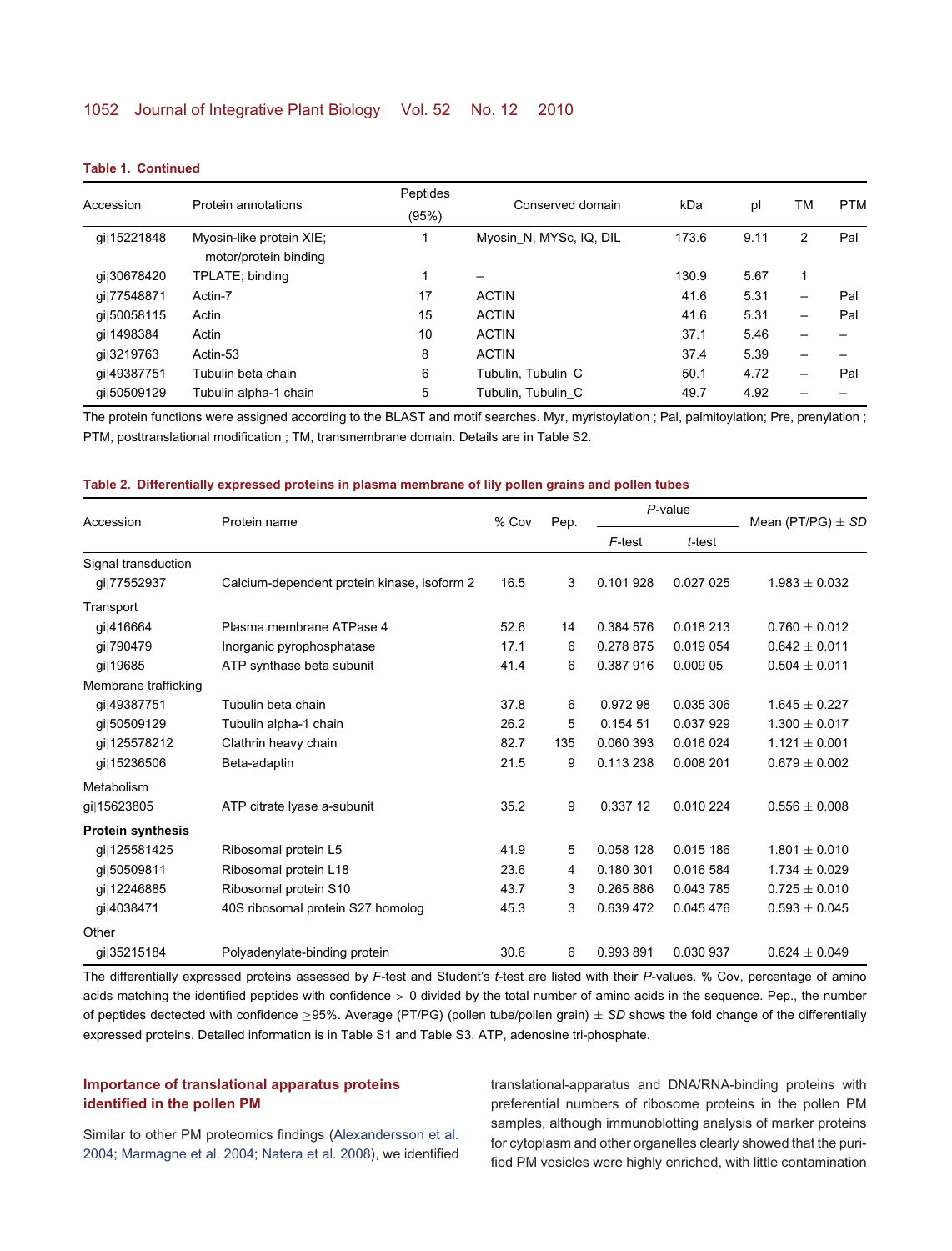from cytoplasm and other organelles (**[Figure 2](#page-2-1)**). Several studies have reported or argued for the existence of the "PM-bound ribosomes" in animal cells [\(Baker 1967;](#page-13-7) [Grasso et al. 1978;](#page-13-8) [Spacek 1982\)](#page-15-7). Recent proteomics studies of yeast and higher plants revealed a relatively high proportion of ribosomal and other proteins of translational apparatus in PMs [\(Navarre et al.](#page-14-16) [2002;](#page-14-16) [Alexandersson et al. 2004\)](#page-13-4) and in detergent-resistant PM (DRM) [\(Lefebvre et al. 2007\)](#page-14-17). For instance, ribosomal proteins accounted for 50% of the identified PM proteins in budding yeast [\(Navarre et al. 2002\)](#page-14-16), 21.7% of the identified leaf PM proteins of *Arabidopsis* [\(Alexandersson et al. 2004\)](#page-13-4), and 18.5% of the identified root DRM proteins of *Medicago truncatula* [\(Lefebvre et al. 2007\)](#page-14-17). The identification of these proteins in different PM proteomes probably resulted from cytoskeletonbinding polysomes anchored to the PM via actin filaments [\(Davies et al. 1991;](#page-13-9) [Hesketh 1996\)](#page-14-18). Recent study of lipid rafts by immunoblotting and immunofluorescence analyses showed that some ribosomal proteins were targeted to the raft via S-acylation, which provides direct evidence for localization of ribosome proteins in defined domains of PM [\(Yang et al.](#page-15-8) [2009\)](#page-15-8).

Polarized growth of PTs exhibits the following unique features: (i) the growth is confined to a tip PM domain to which membrane materials transport and fuse; (ii) highly active metabolic/cellular processes are focused in the apical region; (iii) actin cytoskeleton, along with the PT and attached to the PM by actin filaments, is crucial for maintaining the morphological feature of the tube [\(Cheung and Wu 2008\)](#page-13-0); and (iv) comet-like F-actin in apical cytosol and actin patches at the PM, similar to those in polarized domain in animal cells, are required for polarity maintenance and/or polarized cell growth [\(Cheung and](#page-13-0) [Wu 2008;](#page-13-0) [Nakayama et al. 2009\)](#page-14-19). Consistent with these features, a recent study revealed the colocalization of cytoskeleton and cytoskeleton-associated large ribonucleoprotein particles, which were identified to contain translational-apparatus proteins, such as ribosomal proteins, eIFs and EFs, DNA/RNAbinding proteins, and a set of storage mRNA in tobacco and *Arabidopsis* pollen [\(Honys et al. 2009\)](#page-14-6). These observations suggested that such organization was devoted to regulation of protein synthesis, processing and precise localization and was useful in fast tip-growing pollen tubes [\(Honys et al. 2009\)](#page-14-6). All lines of evidence support our identification of translation-related proteins in pollen PM samples. Therefore, such proteins may localize nearby or associate with the PM. Furthermore, our data showed four ribosome proteins with changed levels during the developmental transition from PGs to PTs in the PM sample. Together, these data suggest that the translational-apparatus proteins combined with DNA/RNA-binding proteins organized nearby or associated with the PM, possibly with apical PM, may represent a special mechanism to facilitate protein synthesis of nearby polarized growth domains for fast growth of PTs. The detailed functional characterization of the translational

apparatus combined with DNA/RNA-binding proteins awaits further investigation.

## **Pollen PM proteome appears specialized for the polar growth of pollen tubes**

Cell polarity and membrane domain formation are essential for cell differentiation and development [\(Zappel and Panstruga](#page-15-9) [2008\)](#page-15-9). The PT is a specialized polarized cell type with a defined, specialized domain at the apical PM to facilitate the polarized growth of the tube. Our data showed that the pollen PM proteome preferentially contained proteins related to signaling, membrane trafficking and ion transportation, which is comparable to PM proteomes identified from vegetative tissues and cultured cells in plants [\(Alexandersson et al. 2004;](#page-13-4) Marmagne et al. 2004, 2007; [Morel et al. 2006\)](#page-14-12). Indeed, the relative high proportion of proteins (53.4%) we identified are homologs identified previously in the PM proteomes of vegetative tissues and cultured cells (**[Figure 3](#page-3-0)**, Table S2). However, compared with PM proteomes from other types of cells, the pollen PM from lily appeared to be enriched in small GTPases, kinases, endocytosis-related proteins and ion transporters. Several proteins without corresponding homologs reported in PM proteomes of other types of plant cells include CDPK2 and 17, MAPK7, PI3K, transforming growth factor  $\beta$ receptor interacting protein, and gamma-adaptin and clathrin assembly proteins (Table S2).

The identified small GTPase proteins include Rho/Rac (named Rop/Rac in plants), Rab, Arf/Sar, and Ran (**[Table 1](#page-5-0)**) from four small GTPase subfamilies known in plants [\(Vernoud](#page-15-10) [et al. 2003\)](#page-15-10). Studies have revealed the central roles of tip PMlocalized ROPs in polarized growth of PTs [\(Cole and Fowler](#page-13-1) [2006\)](#page-13-1). Rabs identified in *Arabidopsis* and tobacco PTs are involved in polarized membrane trafficking (de [Graaf et al.](#page-13-10) [2005;](#page-13-10) [Szumlanski and Nielsen 2009\)](#page-15-11). In mammalian cells, Arf/Sar functions mainly in the endosomal-PM system, where it is involved in recycling to the PM, regulated secretion, and coordinating the actin cytoskeleton [\(Holstein 2002\)](#page-14-20). Ran plays a role in controlling nucleoprotein transport and microtubulin organization [\(Dallol et al. 2009\)](#page-13-11). The function of small GT-Pases requires an interconnection with other signal molecules [\(Cole and Fowler 2006\)](#page-13-1). Studies of *Petunia* PiCDPK and tomato receptor-like kinase LePRK showed the two proteins participating in polarity signaling, possibly via affecting ROP activity [\(Cole and Fowler 2006;](#page-13-1) [Yoon et al. 2006\)](#page-15-1), but the roles of calcium sensors and kinases in the signaling cascade required for polarized growth of PTs are still unclear [\(Yang](#page-15-0) [2008\)](#page-15-0). Our identification revealed a relatively large number of pollen PM-localized kinase proteins, including the calcium sensors CDPKs, MAPK, cdc2-related kinase, extracellular signalregulated kinase, PI3K and receptor-like kinases (**[Table 1](#page-5-0)**), and CDPK2 level increases significantly in PTs. These findings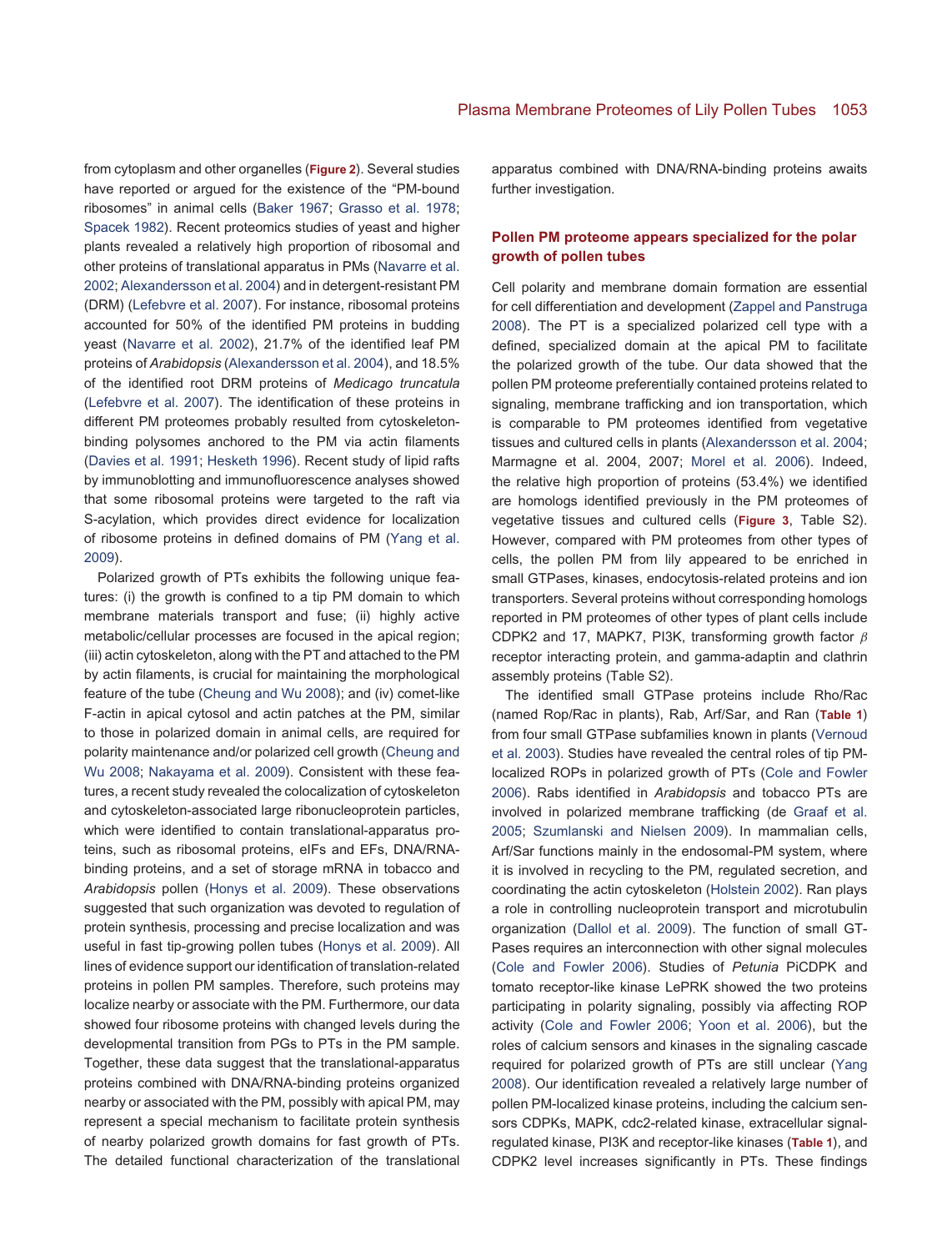provide extensive information of signal molecules localized in pollen PM for further understanding their interactions in directing polar growth of PTs.

One of most important cellular features of PT cells is polarized tip growth, which depends on actively targeting and fusing vesicles by polarized exocytosis motored by actin filaments. The polarized exocytosis transports membrane and wall materials to the defined domain for the newly synthesized plasma membrane and cell wall [\(Cole and Fowler 2006\)](#page-13-1). Cytological studies suggested that excess vesicles, estimated to be 79% in tobacco PTs [\(Ketelaar et al. 2008\)](#page-14-21), are endocytically internalized at the expanding apex [\(Cheung and Wu 2008\)](#page-13-0). Our study revealed diverse components of a clathrin-dependent endocytosis pathway in the PM fraction; examples are clathrin heavy and light proteins, clathrin assembly proteins, adaptin, dynamin, Src homology 3 domain-containing proteins, motor proteins, Soluble N-ethylmaleimide-sensitive factor attachment protein receptor (SNARE) proteins and the aforementioned Raf/Sar and Rab GTPases (**[Table 1](#page-5-0)**), which cover most of the proteins involved in the pathway [\(Holstein 2002;](#page-14-20) [Murphy et al.](#page-14-22) [2005\)](#page-14-22). The identified clathrin and adaptin displayed significant changes in levels in the PM during the developmental transition from PG to PT growth (**[Table 2](#page-9-0)**). This finding indicates that at protein levels, clathrin-dependent endocytosis is an important pathway of endocytosis in PTs, and active endocytosis may be crucial for polarized growth of PTs.

Although no direct molecular evidence defines the precise roles of endocytosis in polarized PT growth, endocytosis balanced with diffusion and direct transport is sufficient for polarized protein distribution in animal cells [\(Marco et al. 2007\)](#page-14-23). For example, dynamin plays a key role in maintaining polarity within defined regions of the PM in the early embryo of *Caenorhabditis elegans* by regulating the polarity signal molecule Rho GTPase to a defined PM domain [\(Nakayama et al. 2009\)](#page-14-19). Cytological observations showed that endocytic activity predominantly occurs at the subapical PM of PTs [\(Cheung and Wu 2008\)](#page-13-0). These lines of evidence suggest that endocytosis may represent an important mechanism regulating polarized localization of proteins and maintenance of a defined PM domain. In addition, the polarized exocystosis to a region of the PM of animal cells experiencing rapid polarized growth is required for tightly controlled delivery of specific membrane and protein components [\(Hsu et al. 2004\)](#page-14-24). PT growth oscillates between fast and slow growth phases: ROP1 is initially activated at the center region of the future apical cap, leading to fast polarized growth; then it spreads laterally to the subapical region, thereby slowing down the polarized growth [\(Yang 2008\)](#page-15-0). Therefore, our data, combined with these observations, suggest a possible model that the exocytosis-mediated fast growth phase of PTs results in lateral spreading of tip PM-localized signal molecules such as ROPs, whereas endocytosis occurring in the subapical region recycles the signal molecules spreading laterally to the region.

The interconnection of the two membrane trafficking pathways tightly tethers the molecules in the apical PM. Further studies by combined genetic and cytological approaches are required to dissect the links between endocytotic activity and tip PM localization of signal molecules.

In summary, we identified the protein components of pollen PM and quantitatively determined differences in protein levels between the PG and PT PM. Our study revealed novel features of PG and PT PM and highlighted several novel PM proteins related to polarized PT growth. Importantly, the study suggested that clathrin-dependent endocytosis might be an important endocytosis pathway in PTs, which may be crucial for polarized growth of PTs. These data shed light into the mechanism underlying polarized PT growth.

## **[Materials and Methods](/app/teTeX/techbooks/blackwell/jipb/Head.eps)**

#### **Mature pollen and** *in vitro* **germination**

Mature PGs were collected from *Lilium davidii* Duch. planted under the natural growing season in Gansu Province, China. The PGs were dried briefly at room temperature and then kept at −80 ◦C. *In vitro* germination was performed as described [\(Ren et al. 1998;](#page-15-12) [Prado et al. 2004\)](#page-14-25) with several modifications. Briefly, the PGs were first transferred to −20 ◦C for 2 weeks before the germination experiments and then hydrated at 4 ◦C for 10 h in a dark humid environment to induce self-healing and washed twice with an isotonic buffer to remove the surrounding oily and pigmented substance. Thereafter, the pretreated PGs were directly used for preparation of plasma membrane or transferred to a liquid germination medium (1.6 mM  $H_3BO_3$ , 1.0 mM KCl, 500  $\mu$ M CaCl<sub>2</sub> and 15% [w/v] sucrose, pH 6.0). PGs in the germination medium were cultured in the dark at 28 °C for 2 h with gentle shaking at 75 r/min. This procedure gave rise to a germination rate of more than 90% with PTs of approximately 500  $\mu$ m long. PTs were collected by using cell strainers (100  $\mu$ m) and were centrifuged at 1 000  $\times$  *g* for 5 min.

#### **Preparation of plasma membrane from PGs and PTs**

Pollen grains and PTs were homogenized in a homogenization medium (15% [w/v] sucrose, 1 mM ethylenediaminetetraacetic acid (EDTA), 5 mM ascorbic acid, 0.6% [w/v] polyvinylpolypyrrolidone, 1 mM dithiothreitol (DTT), 1 mM phenylmethanesulfonyl fluoride, protease inhibitor cocktail and 50 mM MOPs/KOH, pH 7.8) with FastPrep-24 (MP Biomedicals, Irvine, CA, USA). After differential centrifugation, PMcontaining microsomes were collected after centrifuging at 100 000  $\times$  *g* at 4  $\circ$ C for 1 h. The PM vesicles were purified by use of an aqueous polymer two-phase partitioning system, one of the most efficient methods used to isolate PM vesicles from animal and plant materials [\(Larsson et al. 1987;](#page-14-26) Morre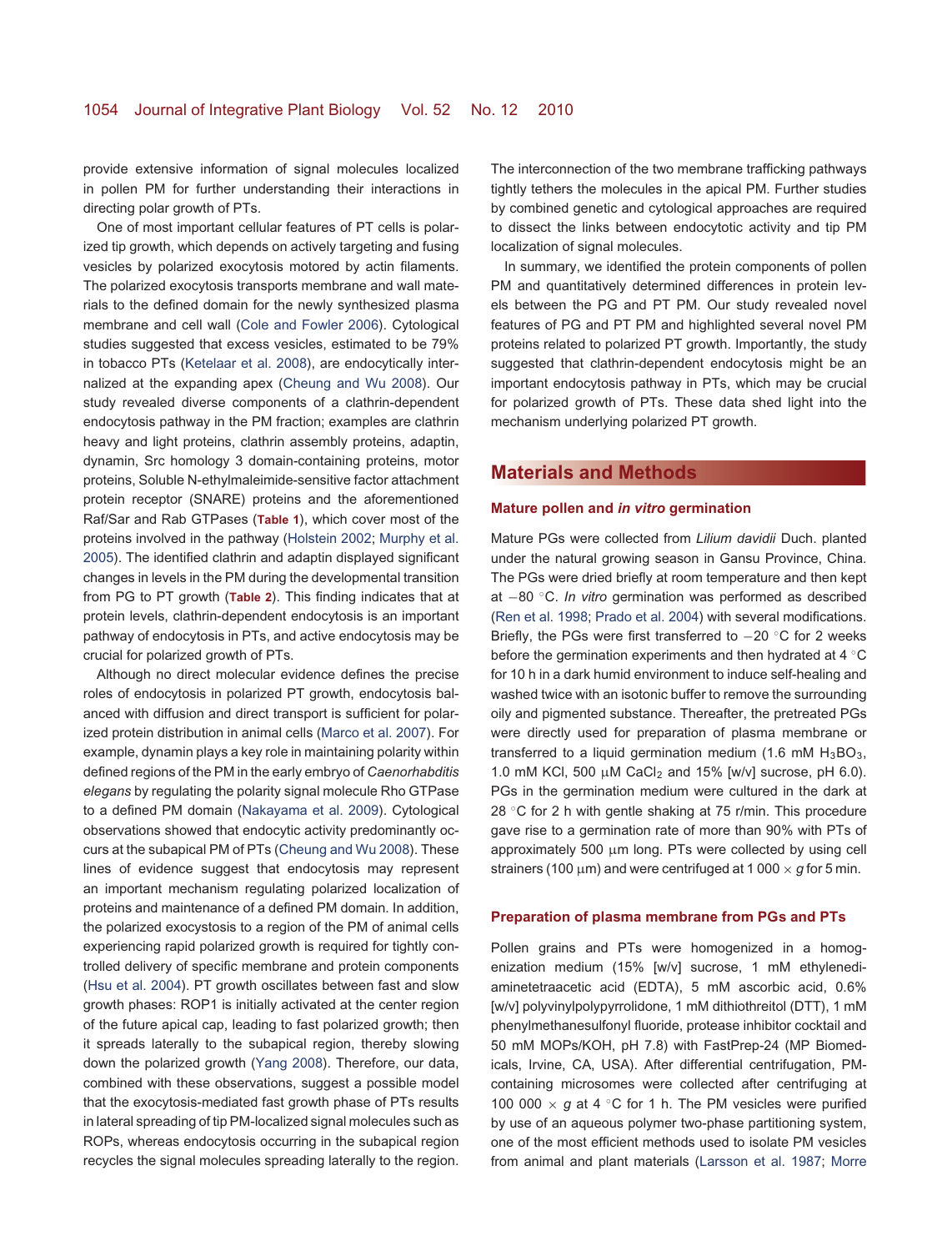and Morre 2000; [Marmagne et al. 2007;](#page-14-14) [Kierszniowska et al.](#page-14-27) [2009\)](#page-14-27). The composition of the partitioning system used here is 6.3% (w/w) Dextran T-500, 6.3% (w/w) polyethylene glycol (PEG) 3350, 250 mM sucrose, 5 mM KCl, 1 mM DTT, and 5 mM K-phosphate, pH 7.8. After partitioning, the collected upper phase was diluted fourfold with a dilution buffer (250 mM sucrose, 1 mM DTT, 1 mM phenylmethanesulfonyl fluoride, protease inhibitor cocktail and 50 mM MOPs/KOH, pH 7.8), and then centrifuged at 200 000  $\times$  *g* at 4  $\degree$ C for 1 h to collect PM vesicles. The PM vesicles were washed by resuspending in the dilution buffer and then pelleted by centrifugation.

The resulting PM vesicles were further washed with a Brij58 and KCl-containing buffer (0.05% [w/v] Brij58, 0.2 M KCl, 250 mM sucrose, protease inhibitor cocktail and 5 mM Kphosphate, pH 7.8) at a detergent-to-protein ratio of 10:1 in micrograms as previously described [\(Johansson et al. 1995;](#page-14-11) [Alexandersson et al. 2004\)](#page-13-4). After centrifugation at 200 000 × *g* at 4 ◦C for 1 h, the purified PM vesicles were resuspended in the dilution described above and stored at −80 ◦C. Protein concentration was determined by the Bradford assay [\(Bradford](#page-13-12) [1976\)](#page-13-12) with bovine serum albumin used as a standard.

#### **Purity analysis of PM vesicles**

Proteins were separated on a 12.5% sodium dodecyl sulfate (SDS) polyacrylamide gel and then electrotransferred onto a polyvinylidene difluoride membrane (Pierce, IL, USA) with 10 mM 3-cyclohexylamino-1-propanesulfonic acid and 10% ( $v/v$ ) methanol at a constant current of 2 mA per  $cm<sup>2</sup>$  of gel area for 1 h as previously described [\(Dai et al. 2006\)](#page-13-13). Primary antibodies used were against PM P-type ATPase (VHA) from *V. faba* [\(Kinoshita and Shimazaki 1999\)](#page-14-28), OsRad21– 3 from *Oryza sativa* [\(Tao et al. 2007\)](#page-15-13), mitochondrial cytochrome oxidase subunit II (COXII; from *Arabidopsis*, Agrisera no. AS04 053A, Stockholm, Sweden), V-ATPase (Agrisera no. AS07 213, Stockholm, Sweden), peroxisome catalase from *Cucurbita sp.* Amakuri Nankin [\(Yamaguchi et al. 1984\)](#page-15-14), and cFBPase (cytosolic fructose 1,6 biphosphatase from *Arabidopsis*, Agrisera no. AS04 043, Stockholm, Sweden). All antibodies were used at 1:4 000 dilution, except OsRad21-3 at a dilution of 1:2 000.

## **Protein digestion, iTRAQ labeling and strong cation-exchange fractionation**

Proteins (114 µg) from purified PM vesicles were precipitated in cold acetone overnight, collected by centrifugation at 20 000  $\times$  *g* at 4  $\degree$ C for 30 min, and dissolved in 1% SDS, 100 mM triethylammonium bicarbonate, pH 8.5. After reduction and alkylation and trypsin digestion [\(Zhu et al. 2009\)](#page-15-15), peptides were labeled by the use of the iTRAQ four-plex kit (Applied Biosystems, Foster City, CA, USA) following the manufacturer's instructions, with iTRAQ 114 and 115 for the

PT samples and 116 and 117 for the PG sample. Labeled PT and PG samples were mixed and lyophilized. For strong cationexchange (SCX), the peptide mixtures were loaded in solvent A (25% [v/v] acetonitrile, 10 mM ammonium formate, pH 2.8) onto a polysulfoethyl A column (2.1  $\times$  100 mm, 5 µm, 300 Å; PolyLC, Columbia, MD, USA) and separated through a 0–20% linear gradient of solvent B (25% [v/v] acetonitrile, 500 mM ammonium formate) for 50 min, and then 100% solvent B for 15 (Agilent high performance liquid chromatography [HPLC] system 1100). The flow rate was 200 µL/min. For each sample, two independent biological replicates were used.

#### **Reverse-phase nanoflow LC-MS/MS and data analysis**

Each SCX fraction was lyophilized and dissolved in solvent A containing 3% [v/v] acetonitrile, 0.1% [v/v] acetic acid and 0.01% (v/v) trifluoric acetic acid. Peptides were loaded onto a C18 capillary trap cartridge (LC Packings, Amsterdam, Netherlands) and then separated on a 15 cm nanoflow C18 column (PepMap 75  $\mu$ m diameter, 3  $\mu$ mm, 100 A) (LC Packings) by a linear gradient from 3% to 40% of solvent B (96.9% [v/v] acetonitrile and 0.1% [v/v] acetic acid) for 2 h, then ramped to 90% solvent B for 10 min at a flow rate of 200 nL/min. The separated peptides were sprayed into the orifice of a quadruple time-of-flight mass spectrometer QSTAR XL (Applied Biosystems), which was operated in an information-dependent data acquisition mode with one survey scan followed by three product ion scans of the three most abundant peptides acquired in each cycle [\(Zhu et al. 2009\)](#page-15-15). The mass measurement accuracy for both the precursor and product ions is within 10 ppm.

The MS/MS data were submitted to database search considering biological modification and amino acid substitution against the NCBI nonredundant database (5 222 402 entries, downloaded on 2 July 2007) by use of the Paragon algorithm of ProteinPilot v2.0.1 (Applied Biosystems). Plant species, fixed modification of methylmethanethiosulfate labeled cysteine, fixed iTRAQ modification of free amine in the N-terminus and lysine, and variable iTRAQ modifications of tyrosine were considered. Parameters such as trypsin digestion, precursor mass accuracy and fragment ion mass accuracy are built-in settings of the software. The raw peptide identification results from the Paragon algorithm were further processed by the ProGroup algorithm. The software calculates a percentage confidence that reflects the probability that the hit is a false positive. In the iTRAQ experiments, at least one highly confident MS/MS spectrum is needed for identification. For proteins with one significant contributing peptide, the MS/MS spectrum of the peptide was manually inspected. The false discovery level was estimated by performing the search against a concatenated database containing both forward and reverse sequences.

For relative protein quantification, only MS/MS spectra unique to a particular protein and a signal-to-noise ratio of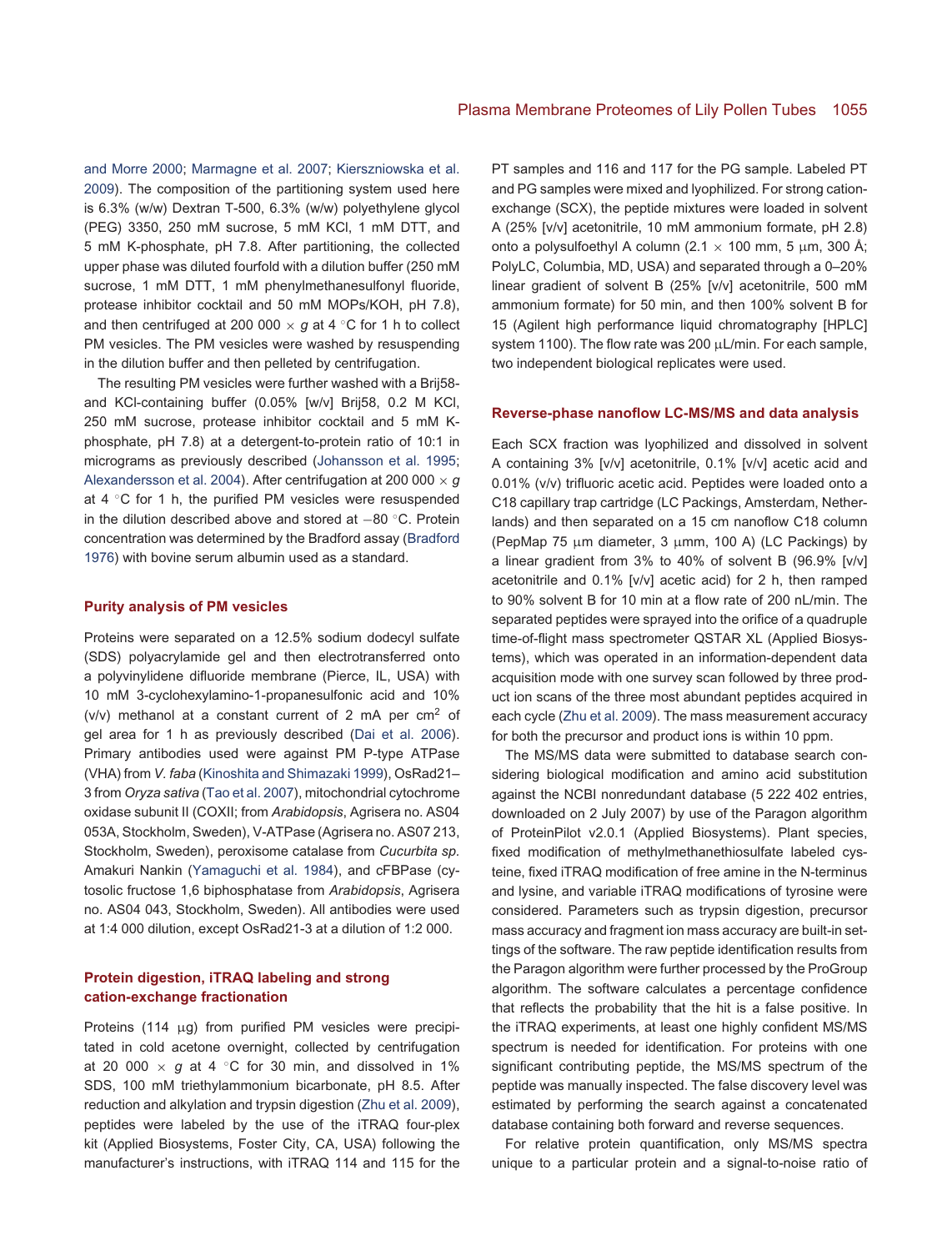> 9 for all iTRAQ were used for quantification (software default settings, Applied Biosystems). The mean, standard deviation, and *P*-values to estimate statistical significance of the protein changes were calculated. A differentially expressed protein needs to have at least three MS/MS spectra (allowing generation of a *P*-value) and a *P*-value < 0.05. Variations between replicates (PT/PT, 115:114 and PG/PG 117:116) and the two types of samples (PG/PT, 116:114 and 117:115) were assessed by volcano plot, and the significance of differential expression was determined by *F*-test and Student's *t*-test.

#### *In silico* **analysis**

Molecular features, including mass (dalton) and isolectric point (pI) of identified proteins, were automatically calculated with the ProtParam tool on the ExPasy server [\(http://www.expasy.ch/](http://www.expasy.ch/) [tools/protparam.html\)](file:tools/protparam.html). Conserved domains were detected by the SMART program [\(http://smart.embl-heidelberg.de/\)](http://smart.embl-heidelberg.de/). Transmembrane (TM) domains were predicted by HMMTOP v.2.0 [\(http://](http://)[www.enzim.hu/hmmtop/\)](#page-0-0). Posttranslational modification results (myristoylation, prenylation, glycosylphosphatidylinositol anchor and palmitoylation) were predicted by the use of the following tools: myristoylation with N-myristoyltransferase (NMT) predictor [\(http://mendel.imp.ac.at/myristate/](http://mendel.imp.ac.at/myristate/) [SUPLpredictor.htm\)](file:SUPLpredictor.htm), PlantsP [\(http://plantsp.genomics.](http://plantsp.genomics.) [purdue.edu/plantsp/html/myrist.html\)](file:purdue.edu/plantsp/html/myrist.html), Myristoylator [\(http://](http://) [www.expasy.ch/tools/myristoylator/\)](#page-0-0) and TermiNator [\(http://](http://) [www.isv.cnrs-gif.fr/terminator2/index.html\)](file:www.isv.cnrs-gif.fr/terminator2/index.html); glycosylphosphatidylinositol anchor with big-PI Plant Predictor [\(http://](http://) [mendel.imp.ac.at/sat/gpi/plant\\_server.html\)](file:mendel.imp.ac.at/sat/gpi/plant_server.html), and GPI-SOM [\(http://gpi.unibe.ch/\)](http://gpi.unibe.ch/); prenylation with PrePS [\(http://mendel.](http://mendel.) [imp.ac.at/sat/PrePS/index.html\)](file:imp.ac.at/sat/PrePS/index.html); and Palmitoylation with CSS-Palm 2.0 and TermiNator. Signal peptides were predicted with SignalP [\(http://www.cbs.dtu.dk/services/SignalP/\)](http://www.cbs.dtu.dk/services/SignalP/). Protein annotations were collected from NCBI [\(http://www.](http://www.) [ncbi.nlm.nih.gov/\)](#page-0-0), UniProt [\(http://www.uniprot.org/\)](http://www.uniprot.org/), ARAMEMNON [\(http://aramemnon.botanik.uni-koeln.de/\)](http://aramemnon.botanik.uni-koeln.de/), TIGR [\(http://www.tigr.org/db.shtml\)](http://www.tigr.org/db.shtml) and TAIR [\(http://www.](http://www.) [arabidopsis.org/\)](#page-0-0).

## **[Acknowledgements](/app/teTeX/techbooks/blackwell/jipb/Head.eps)**

This work was supported by the Chinese Ministry of Science and Technology (2007CB947601), the Chinese Academy of Sciences (KSCX2-YW-N-026), the New Century Excellent Talents in Chinese Universities (NECT-06-0327), Fundamental Research Funds for the Central Universities (DL09DA03), China, and faculty startup funds from the University of Florida.

## **[References](/app/teTeX/techbooks/blackwell/jipb/Head.eps)**

- <span id="page-13-4"></span>**Alexandersson E, Saalbach G, Larsson C, Kjellbom P** (2004) *Arabidopsis* plasma membrane proteomics identifies components of transport, signal transduction and membrane trafficking. *Plant Cell. Physiol.* **45**, 1543–1556.
- <span id="page-13-7"></span>**Baker RF** (1967) Entry of ferritin into human red cells during hypotonic haemolysis. *Nature* **215**, 424–425.
- <span id="page-13-12"></span>**Bradford MM** (1976) A rapid and sensitive method for the quantitation of microgram quantities of protein utilizing the principle of proteindye binding. *Anal Biochem.* **72**, 248–254.
- <span id="page-13-0"></span>**Cheung AY, Wu HM** (2008) Structural and signaling networks for the polar cell growth machinery in pollen tubes. *Annu. Rev. Plant Biol.* **59**, 547–572.
- <span id="page-13-1"></span>**Cole RA, Fowler JE** (2006) Polarized growth: maintaining focus on the tip. *Curr. Opin. Plant Biol.* **9**, 579–588.
- **Dai S, Chen T, Chong K, Xue Y, Liu S, Wang T** (2007) Proteomics identification of differentially expressed proteins associated with pollen germination and tube growth reveals characteristics of germinated *Oryza sativa* pollen. *Mol. Cell Proteomics* **6**, 207–230.
- <span id="page-13-13"></span>**Dai S, Li L, Chen T, Chong K, Xue Y, Wang T** (2006) Proteomic analyses of *Oryza sativa* mature pollen reveal novel proteins associated with pollen germination and tube growth. *Proteomics* **6**, 2504–2529.
- <span id="page-13-11"></span>**Dallol A, Hesson LB, Matallanas D, Cooper WN, O'Neill E, Maher ER, Kolch W, Latif F** (2009) RAN GTPase is a RASSF1A effector involved in controlling microtubule organization. *Curr. Biol.* **19**, 1227–1232.
- <span id="page-13-9"></span>**Davies E, Fillingham BD, Oto Y, Abe S** (1991) Evidence for the existence of cytoskeleton-bound polysomes in plants. *Cell Biol. Int. Rep.* **15**, 973–981.
- <span id="page-13-10"></span>**de Graaf BH, Cheung AY, Andreyeva T, Levasseur K, Kieliszewski M, Wu HM** (2005) Rab11 GTPase-regulated membrane trafficking is crucial for tip-focused pollen tube growth in tobacco. *Plant Cell* **17**, 2564–2579.
- <span id="page-13-5"></span>**Duthie KA, Osborne LC, Foster LJ, Abraham N** (2007) Proteomics analysis of interleukin (IL)-7-induced signaling effectors shows selective changes in IL-7Ralpha449F knock-in T cell progenitors. *Mol. Cell. Proteomics* **6**, 1700–1710.
- <span id="page-13-2"></span>**Fernando DD** (2005) Characterization of pollen tube development in *Pinus strobus* (Eastern white pine) through proteomic analysis of differentially expressed proteins. *Proteomics* **5**, 4917–4926.
- <span id="page-13-8"></span>**Grasso JA, Sullivan AL, Chan SC** (1978) Studies of the endoplasmic reticulum and plasma membrane-bound ribosomes in erythropoietic cells. *J. Cell Sci.* **31**, 165–178.
- <span id="page-13-3"></span>**Grobei MA, Qeli E, Brunner E, Rehrauer H, Zhang R, Roschitzki B, Basler K, Ahrens CH, Grossniklaus U** (2009) Deterministic protein inference for shotgun proteomics data provides new insights into *Arabidopsis* pollen development and function. *Genome Res.* **19**, 1786–1800.
- <span id="page-13-6"></span>**Guo Y, Singleton PA, Rowshan A, Gucek M, Cole RN, Graham DR, Van Eyk JE, Garcia JG** (2007) Quantitative proteomics analysis of human endothelial cell membrane rafts: evidence of MARCKS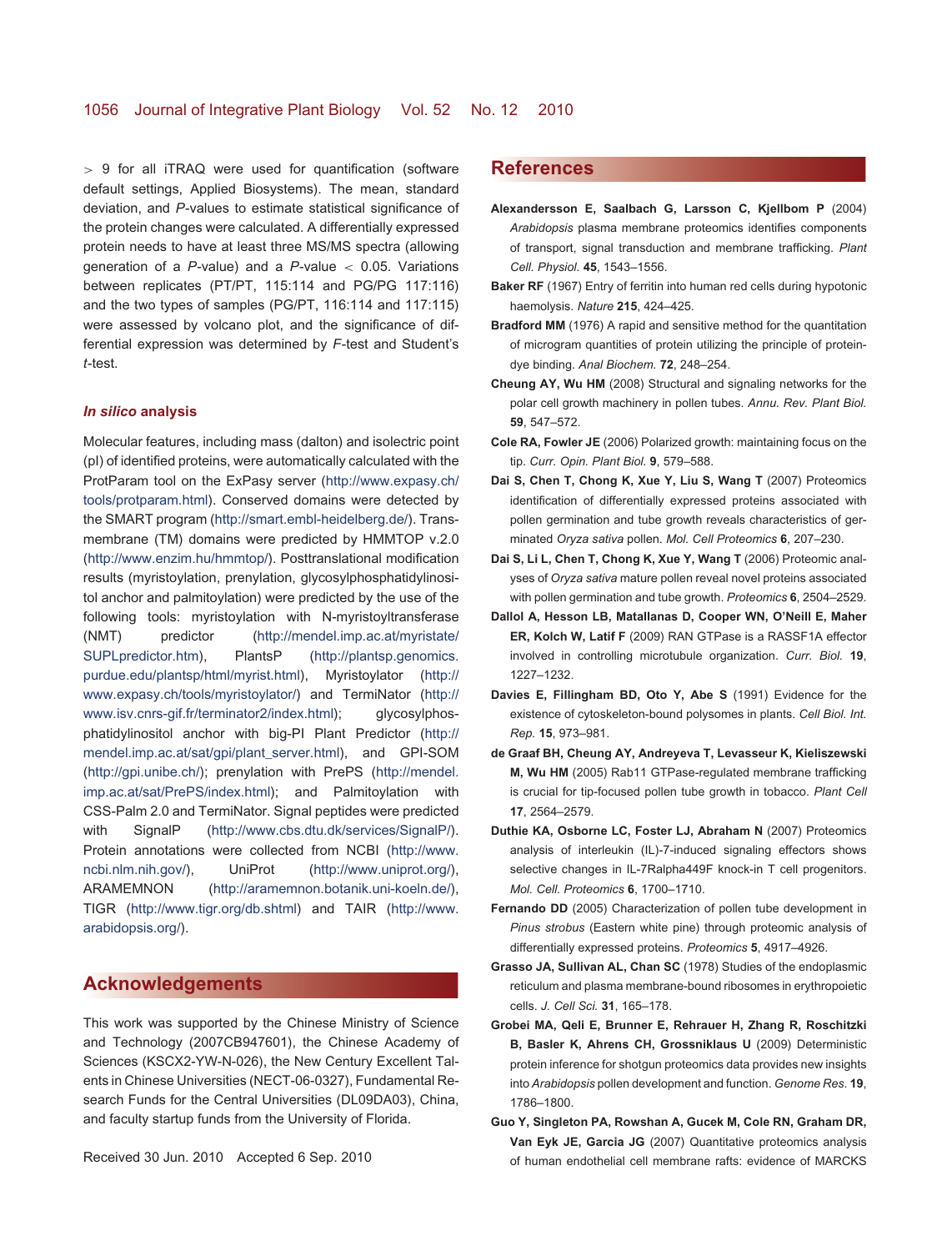and MRP regulation in the sphingosine 1-phosphate-induced barrier enhancement. *Mol. Cell. Proteomics* **6**, 689–696.

- <span id="page-14-0"></span>**Hepler PK, Vidali L, Cheung AY** (2001) Polarized cell growth in higher plants. *Annu. Rev. Cell Dev. Biol.* **17**, 159–187.
- <span id="page-14-18"></span>**Hesketh JE** (1996) Sorting of messenger RNAs in the cytoplasm: mRNA localization and the cytoskeleton. *Exp. Cell Res.* **225**, 219– 236.
- <span id="page-14-9"></span>**Holmes-Davis R, Tanaka CK, Vensel WH, Hurkman WJ, McCormick S** (2005) Proteome mapping of mature pollen of *Arabidopsis thaliana*. *Proteomics* **5**, 4864–4884.
- <span id="page-14-20"></span>**Holstein SE** (2002) Clathrin and plant endocytosis. *Traffic* **3**, 614– 620.
- <span id="page-14-6"></span>**Honys D, Re KD, Fecikov J, Jedelsk P, Nebes Ov J, Dobrev P, Apkov VR** (2009) Cytoskeleton-associated large RNP complexes in tobacco male gametophyte (EPPs) are associated with ribosomes and are involved in protein synthesis, processing and localization. *J. Proteome Res.* **8**, 2015–2031.
- <span id="page-14-24"></span>**Hsu SC, TerBush D, Abraham M, Guo W** (2004) The exocyst complex in polarized exocytosis. *Int. Rev. Cytol.* **233**, 243–265.
- <span id="page-14-11"></span>**Johansson F, Olbe M, Sommarin M, Larsson C** (1995) Brij 58, a polyoxyethylene acyl ether, creates membrane vesicles of uniform sidedness. A new tool to obtain inside-out (cytoplasmic side-out) plasma membrane vesicles. *Plant J.* **7**, 165–173.
- <span id="page-14-2"></span>**Kaothien P, Ok SH, Shuai B, Wengier D, Cotter R, Kelley D, Kiriakopolos S, Muschietti J, McCormick S** (2005) Kinase partner protein interacts with the LePRK1 and LePRK2 receptor kinases and plays a role in polarized pollen tube growth. *Plant J.* **42**, 492–503.
- <span id="page-14-8"></span>**Kerim T, Imin N, Weinman JJ, Rolfe BG** (2003) Proteome analysis of male gametophyte development in rice anthers. *Proteomics* **3**, 738–751.
- <span id="page-14-21"></span>**Ketelaar T, Galway ME, Mulder BM, Emons AM** (2008) Rates of exocytosis and endocytosis in *Arabidopsis* root hairs and pollen tubes. *J. Microsc.* **231**, 265–273.
- <span id="page-14-27"></span>**Kierszniowska S, Seiwert B, Schulze WX** (2009) Definition of *Arabidopsis* sterol-rich membrane microdomains by differential treatment with methyl-beta-cyclodextrin and quantitative proteomics. *Mol. Cell. Proteomics* **8**, 612–623.
- <span id="page-14-28"></span>**Kinoshita T, Shimazaki K** (1999) Blue light activates the plasma membrane  $H(+)$ -ATPase by phosphorylation of the C-terminus in stomatal guard cells. *EMBO J.* **18**, 5548–5558.
- <span id="page-14-3"></span>**Klahre U, Becker C, Schmitt AC, Kost B** (2006) Nt-RhoGDI2 regulates Rac/Rop signaling and polar cell growth in tobacco pollen tubes. *Plant J.* **46**, 1018–1031.
- <span id="page-14-1"></span>**Krichevsky A, Kozlovsky SV, Tian GW, Chen MH, Zaltsman A, Citovsky V** (2007) How pollen tubes grow. *Dev. Biol.* **303**, 405– 420.
- <span id="page-14-26"></span>**Larsson C, Widell S, Kjellbom P** (1987) Preparation of high-purity plasma membranes. *Methods Enzymol.* **148**, 558–568.
- <span id="page-14-17"></span>**Lefebvre B, Furt F, Hartmann MA, Michaelson LV, Carde JP, Sargueil-Boiron F, Rossignol M, Napier JA, Cullimore J, Bessoule JJ, Mongrand S** (2007) Characterization of lipid rafts from *Medicago truncatula* root plasma membranes: a proteomic

study reveals the presence of a raft-associated redox system. *Plant Physiol.* **144**, 402–418.

- <span id="page-14-5"></span>**Liberali P, Ramo P, Pelkmans L** (2008) Protein kinases: starting a molecular systems view of endocytosis. *Annu. Rev. Cell. Dev. Biol.* **24**, 501–523.
- <span id="page-14-23"></span>**Marco E, Wedlich-Soldner R, Li R, Altschuler SJ, Wu LF** (2007) Endocytosis optimizes the dynamic localization of membrane proteins that regulate cortical polarity. *Cell* **129**, 411–422.
- <span id="page-14-14"></span>**Marmagne A, Ferro M, Meinnel T, Bruley C, Kuhn L, Garin J, Barbier-Brygoo H, Ephritikhine G** (2007) A high content in lipidmodified peripheral proteins and integral receptor kinases features in the *Arabidopsis* plasma membrane proteome. *Mol. Cell. Proteomics* **6**, 1980–1996.
- <span id="page-14-13"></span>**Marmagne A, Rouet MA, Ferro M, Rolland N, Alcon C, Joyard J, Garin J, Barbier-Brygoo H, Ephritikhine G** (2004) Identification of new intrinsic proteins in *Arabidopsis* plasma membrane proteome. *Mol. Cell. Proteomics* **3**, 675–691.
- <span id="page-14-12"></span>**Morel J, Claverol S, Mongrand S, Furt F, Fromentin J, Bessoule JJ, Blein JP, Simon-Plas F** (2006) Proteomics of plant detergentresistant membranes. *Mol. Cell. Proteomics* **5**, 1396–1411.
- **Morre DM, Morre DJ** (2000) Aqueous two-phase partition applied to the isolation of plasma membranes and Golgi apparatus from cultured mammalian cells. *J. Chromatogr. B Biomed. Sci. Appl.* **743**, 377– 387.
- <span id="page-14-22"></span>**Murphy AS, Bandyopadhyay A, Holstein SE, Peer WA** (2005) Endocytotic cycling of PM proteins. *Annu. Rev. Plant Biol.* **56**, 221– 251.
- <span id="page-14-19"></span>**Nakayama Y, Shivas JM, Poole DS, Squirrell JM, Kulkoski JM, Schleede JB, Skop AR** (2009) Dynamin participates in the maintenance of anterior polarity in the *Caenorhabditis elegans* embryo. *Dev. Cell* **16**, 889–900.
- <span id="page-14-15"></span>**Natera SH, Ford KL, Cassin AM, Patterson JH, Newbigin EJ, Bacic A** (2008) Analysis of the *Oryza sativa* plasma membrane proteome using combined protein and peptide fractionation approaches in conjunction with mass spectrometry. *J. Proteome Res.* **7**, 1159– 1187.
- <span id="page-14-16"></span>**Navarre C, Degand H, Bennett KL, Crawford JS, Mortz E, Boutry M** (2002) Subproteomics: identification of plasma membrane proteins from the yeast *Saccharomyces cerevisiae*. *Proteomics* **2**, 1706– 1714.
- <span id="page-14-10"></span>**Noir S, Brautigam A, Colby T, Schmidt J, Panstruga R** (2005) A reference map of the *Arabidopsis thaliana* mature pollen proteome. *Biochem. Biophys. Res. Commun.* **337**, 1257–1266.
- <span id="page-14-7"></span>**Pertl H, Schulze WX, Obermeyer G** (2009) The pollen organelle membrane proteome reveals highly spatial-temporal dynamics during germination and tube growth of lily pollen. *J. Proteome Res.* **8**, 5142–5152.
- <span id="page-14-4"></span>Picton JM, Steer MW (1983) Membrane recycling and the control of secretory activity in pollen tubes. *J. Cell Sci.* **63**, 303–310.
- <span id="page-14-25"></span>**Prado AM, Porterfield DM, Feijo JA** (2004) Nitric oxide is involved in growth regulation and re-orientation of pollen tubes. *Development* **131**, 2707–2714.